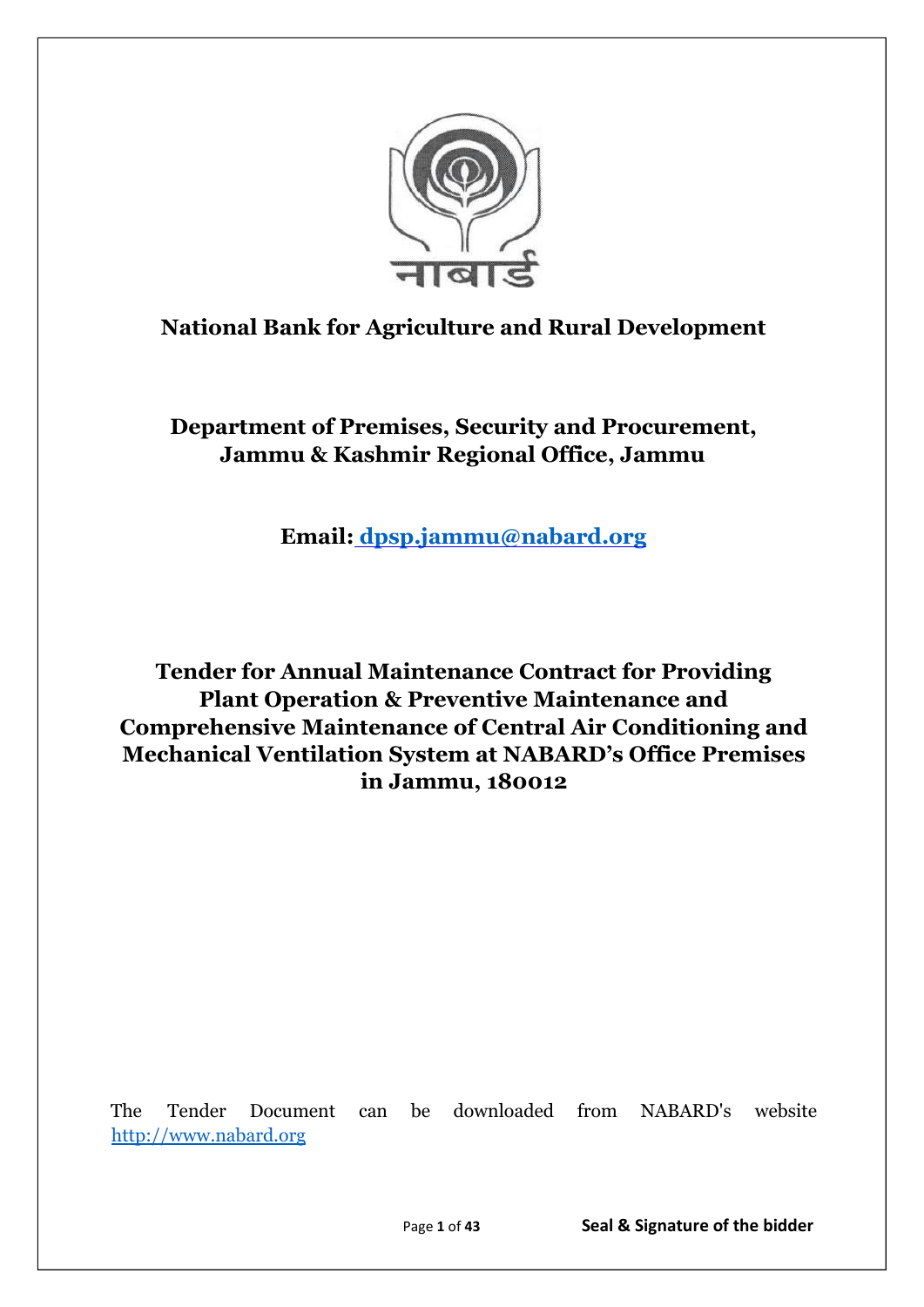

**Part-I Technical Bid** 

# **Notice Inviting Tender (NIT) for Plant Operation & Preventive Maintenance and Comprehensive Maintenance of Central Air Conditioning and Mechanical Ventilation System at NABARD's Office Premises in Jammu, 180012 Important dates and information**

| Date of issue of Tender                                              | 17 June 2022                                              |
|----------------------------------------------------------------------|-----------------------------------------------------------|
| Time and last date for submission of<br>Tender                       | 1400 hrs. on 08 July 2022                                 |
| Earnest Money Deposit (EMD)                                          | $Rs.20,620/-$                                             |
| Time and date of opening of Technical Bids 1530 hrs. on 08 July 2022 |                                                           |
| Time and date of opening of Commercial<br><b>Bids</b>                | Will be communicated to technically<br>qualified bidders. |

Tender Documents to be submitted and addressed to: The Officer in Charge, National Bank for Agriculture and Rural Development (NABARD), J&K Regional Office, Railway Road (Near Saraswati Dham), Railhead Complex, Jammu-180012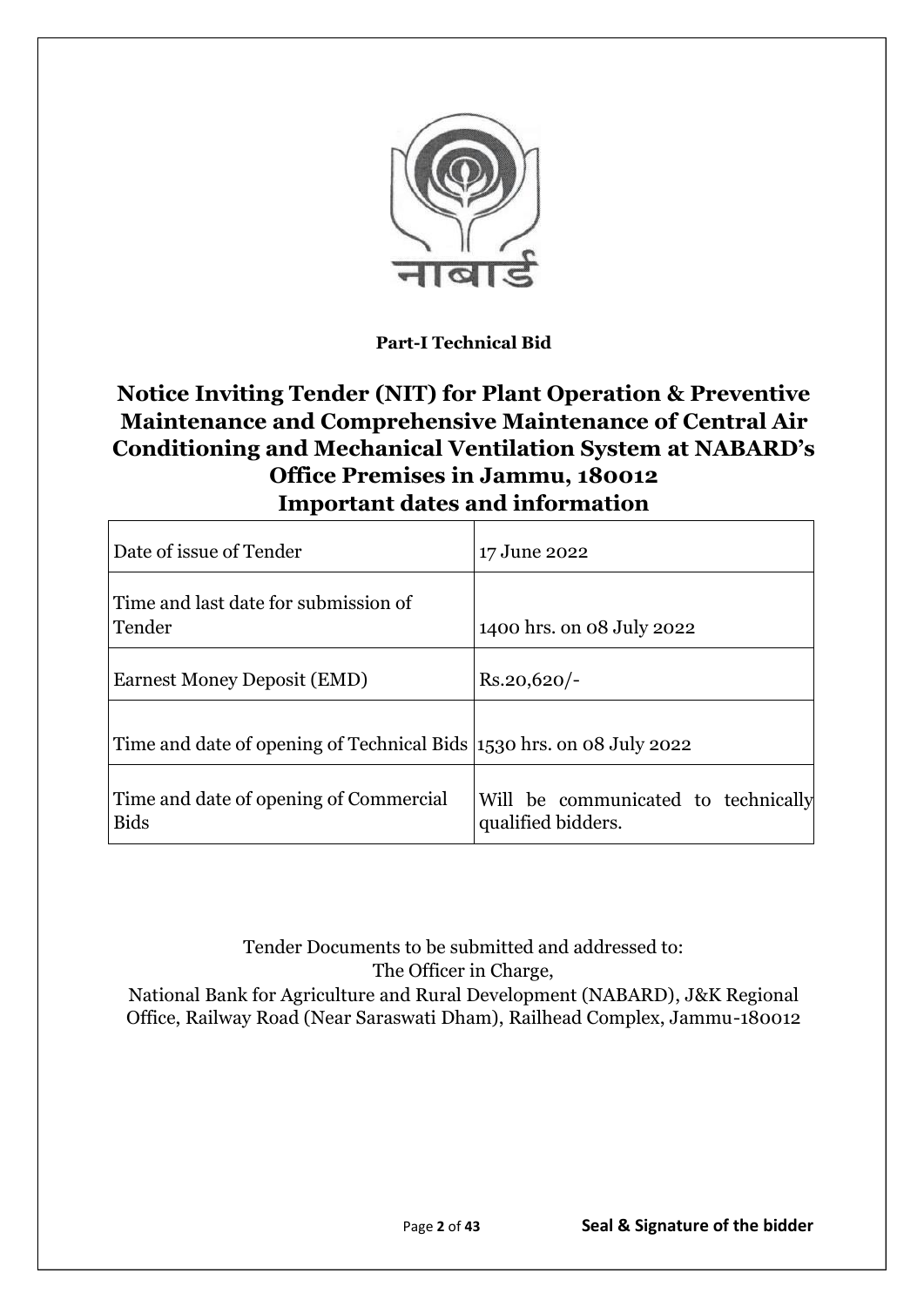**INDEX**

| <b>S. No.</b>  | <b>DESCRIPTION</b>                                                                                     | PAGE NO.       |
|----------------|--------------------------------------------------------------------------------------------------------|----------------|
| $\mathbf{1}$   | NOTICE INVITING TENDER                                                                                 | $\overline{4}$ |
| $\overline{2}$ | <b>SCHEDULE OF EVENTS</b>                                                                              | 7              |
|                | PART-1 (TECHNICAL BID)                                                                                 |                |
| 3              | <b>INSTRUCTIONS TO BIDDERS</b>                                                                         | 10             |
| $\overline{4}$ | ELIGIBILTY OF THE BIDDER                                                                               | 18             |
| 5              | SAFETY CONDITIONS OF THE CONTRACT                                                                      | 20             |
| 6              | <b>SCOPE OF WORK</b>                                                                                   | 21             |
| 7              | BASIC INFORMATION OF THE CONTRACTOR<br>(ANNEXURE-I)                                                    | 26             |
| 8              | PREVIOUS EXPERIENCE (ANNEXURE-II)                                                                      | 28             |
| 9              | CHECK-LIST FOR TECHNICAL BID (ANNEXURE-III)                                                            | 29             |
| 10             | <b>INTEGRITY PACT (ANNEXURE-IV)</b>                                                                    | 30             |
| 11             | FORM OF AGREEMENT (ANNEXURE-V)                                                                         | 31             |
| 12             | Performance Bank Guarantee (Initial Security Deposit) format<br>(ANNEXURE-VI)                          | 33             |
|                | <b>PART - 2 (FINANCIAL BID)</b>                                                                        |                |
| 13             | SCHEDULE OF QUANTITY AND CALCULATION SHEET<br>SHOWING BREAK-UP OF THE RATES QUOTED (ANNEXURE-<br>VIII) | 42             |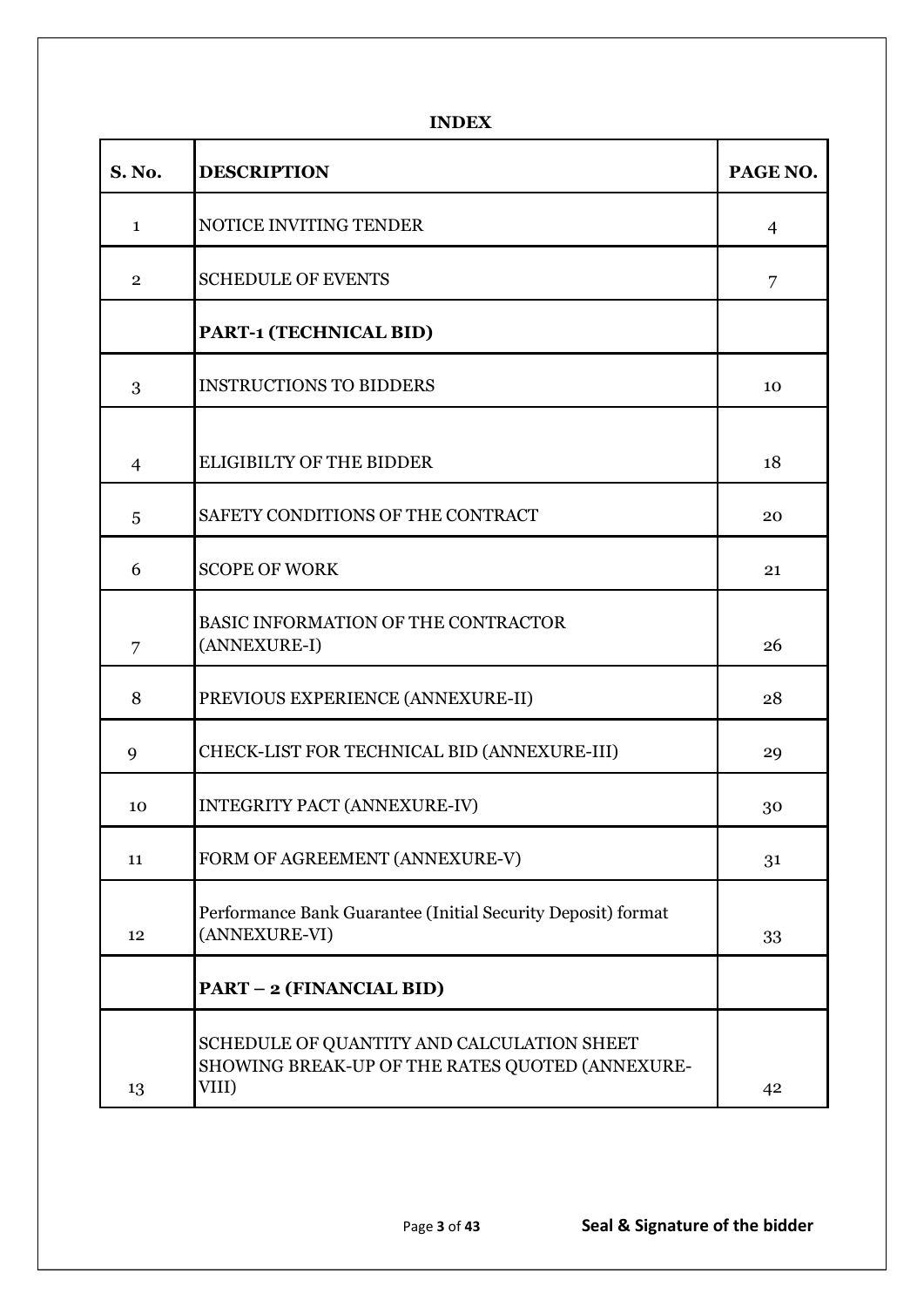# **Notice Inviting Tender**

- 1. Sealed tender are invited for '**Plant Operation & Preventive Maintenance and Comprehensive Maintenance of Central Air Conditioning and Mechanical Ventilation System at NABARD's Office Premises in Jammu**' at NABARD Tower, Railway Road, Jammu-180012, for the period from **01.08.2022 to 31.03.2024**. The Bidders are advised to visit the site, conduct survey of the existing conditions so as to familiarize and satisfy themselves with the nature of works to be carried out and get all necessary clarifications from NABARD before quoting their rates. (Detailed scope of work has been indicated in Annexure I).
- 2. (i) Interested parties can download the tender document from the website of NABARD [\(www.nabard.org\)](http://www.nabard.org/). We invite competitive e-tenders for the captioned work in a two-bid system and request you to upload your quotations on https://nabard.eproc.in/ProductNABARD/publicDash as per the eligibility criteria, scope of work and terms and conditions and other particulars as per **Annexures.**

(ii) In terms of public procurement policy for micro Small Enterprises (MSEs) Order 2012, the MSEs registered with National Small Industries Corporation under Single Point Registration Scheme for participation in Government purchases, shall be exempt from payment of cost of tender documents. Further, the vendors empaneled with the Bank will also be supplied tender documents free of cost. However, they will have to produce documentary evidence in support of seeking such exemption.

- 3. Contractors having experience in undertaking similar nature of work with like organizations or empaneled with NABARD JK RO may only submit Tender for the work.
- 4. EARNEST MONEY DEPOSIT: The tenderer shall deposit Earnest Money Deposit (EMD) amounting to Rs.20,620/-(Rupees Twenty Thousand Six Hundred and Twenty Only), by directly crediting the amount in our Current Account as per the details given below, failing which, the Tender shall be rejected. No interest shall be paid on the EMD submitted by the bidders. Earnest Money Deposit shall be refunded to those tenderers whose offers have not been accepted within 30 days of opening of Tender and in case of successful bidder it shall be retained as interest free security deposit for due performance of the obligations by the firm in terms of Contract. MSEs as defined in MSE Procurement Policy issued by Government of India or bidders who are registered with Central Procurement Organizations or empaneled with NABARD itself are exempted from payment of EMD.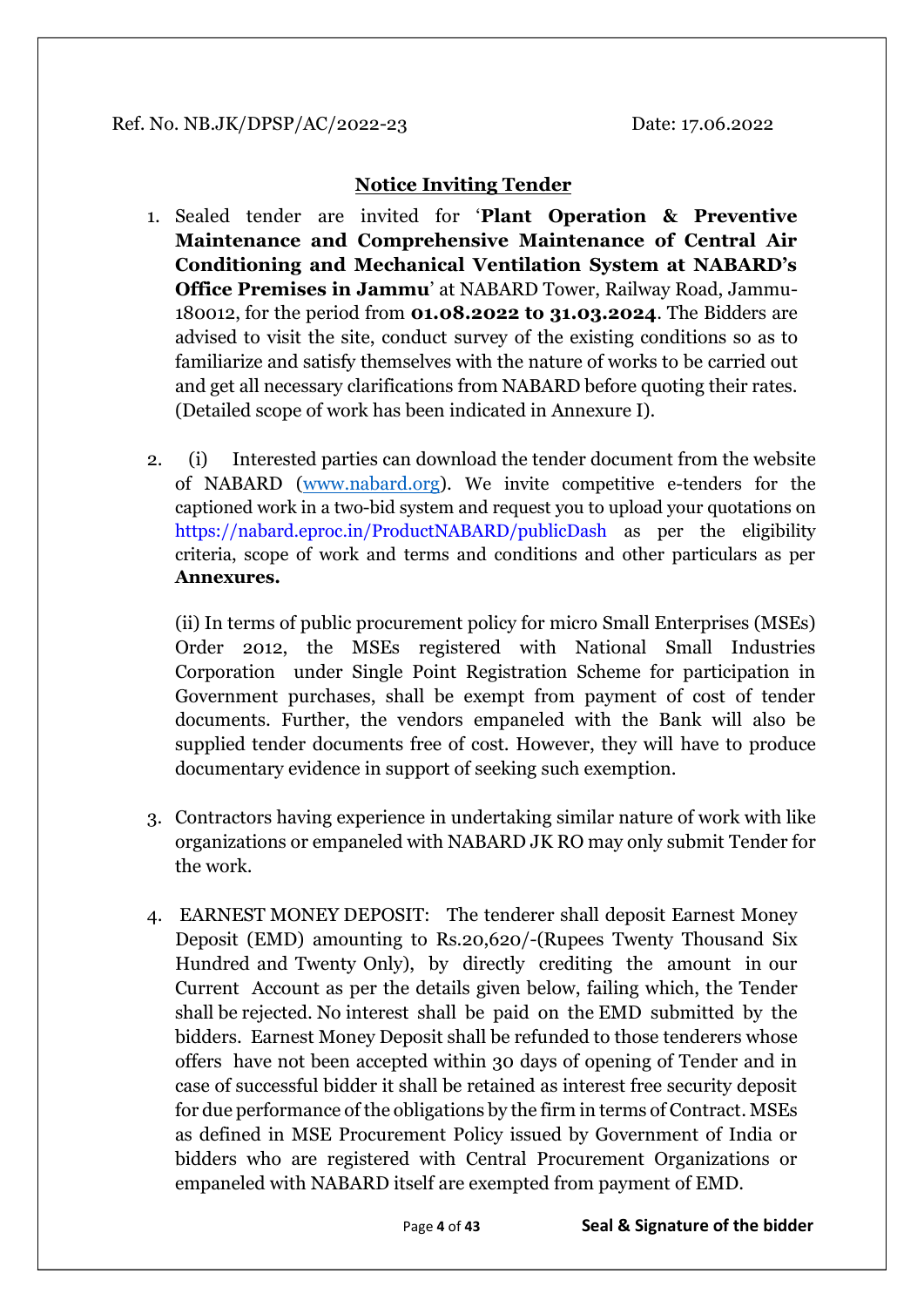5. No interest shall be paid by NABARD on Earnest Money Deposit. Tenders without Earnest Money shall be liable for rejection. The details of account of NABARD are furnished below:-

Name of Account : National Bank for Agriculture and Rural Development Account Number (VAN) : NABADMN17 Bank Name: NABARD Branch Name : HEAD OFFICE, MUMBAI IFS Code: NBRD0000002

6. Sealed tenders in the prescribed tender form in two separate envelopes superscribed "PLANT OPERATION & PREVENTIVE MAINTENANCE AND COMPREHENSIVE MAINTENANCE OF CENTRAL AIR CONDITIONING AND MECHANICAL VENTILATION SYSTEM" "PART-1 (TECHNICAL BID)" and "PLANT OPERATION & PREVENTIVE MAINTENANCE AND COMPREHENSIVE MAINTENANCE OF CENTRAL AIR CONDITIONING AND MECHANICAL VENTILATION SYSTEM" "PART-2 (FINANCIAL BID)" addressed to "The Officer-In-Charge, National Bank for Agriculture and Rural Development, NABARD, J& K Regional Office, near Saraswati Dham, Railway Road, Jammu- 180012" shall be deposited in the tender box kept for the purpose in the office up to 14.00 hrs on the due date mentioned as above. PART-1 of the tender shall contain Pre-qualification bid/Technical bid (Support Documents pertaining to Eligibility Conditions in Annexure II) along with the required EMD. PART-2 of the tender shall contain only the financial bid in the prescribed format.

Note: Tenders submitted in a single envelope shall not be accepted and shall be returned unopened to the respective tenderers.

- 7. The Technical Bid shall be opened on 08 July 2022 at 1530 hours in the presence of the Bidders or their authorized representatives who choose to be present. Date of opening of Price Bid will be communicated to the successful bidders.
- 8. NABARD reserves the right to accept or reject any Tender, either in whole or in part and it is not binding on the part of the NABARD to accept the lowest or any other Tender. Tender which do not fulfil all or any of NABARD's conditions or are incomplete in any respect Tender with the Bidder's own conditions other than those specified by NABARD are liable to be rejected.
- 9. Any discrepancies, omissions, ambiguities in the Tender Documents, if any, or any doubt as to their meaning should be reported in writing to the "The Officer-In-Charge, National Bank for Agriculture and Rural Development, J&K Regional Office, near Saraswati Dham, Railway Road, Jammu 180012", who will review the same and if it is felt that the information sought is not clearly indicated or specified, NABARD will issue clarifications to all the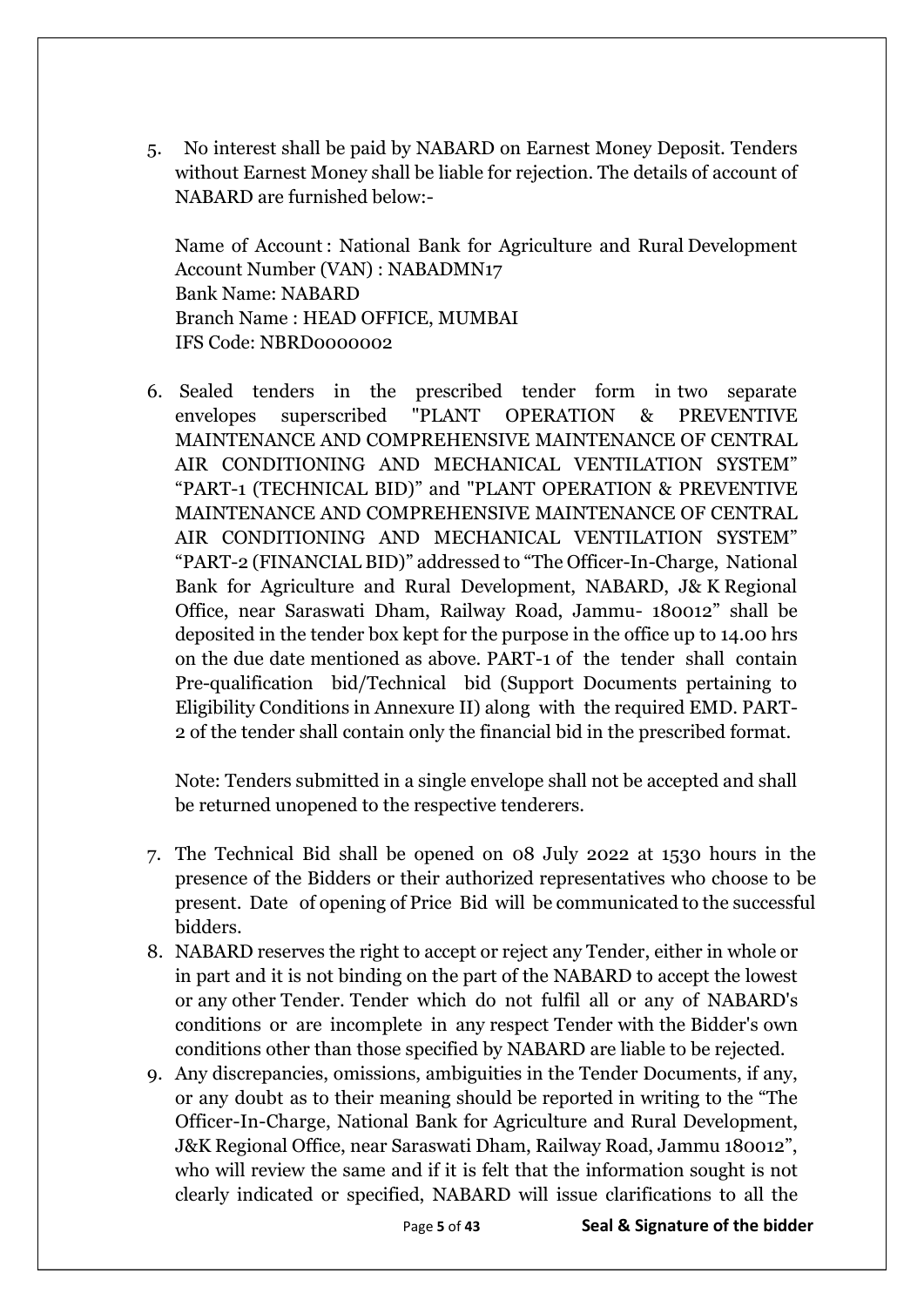Bidders which will become part of the Tender Document. NABARD will not be responsible if the discrepancies, omissions, ambiguities in the Tender Documents or any doubts as to their meaning are not brought to the notice of NABARD before three working days prior to the date of submission of the Tender.

10. Validity of offer should be 90 days from the date of opening of Tender.

This Notice Inviting Tender (NIT) shall also form part of the Tender Document.

# **(Anamika) Deputy General Manager**

Encl:

- 1. Annexure I- Basic information of the contractor.
- 2. Annexure II Previous Experience
- 3. Annexure III Check List for technical bid
- 4. Annexure IV- INTEGRITY PACT
- 5. Annexure V- Form of Agreement
- 6. Annexure VI- Performance Bank Guarantee format.

**Disclaimer:** NABARD may accept or reject any or all response/s to this request for Tender at its discretion or may ask for any additional information from the bidders. **NABARD may also vary its requirements**, add to or amend the terms, procedure and protocol set out in this request for Tender for bonafide reasons, which will be notified to all through notice on its website. Further, NABARD hereby reserves the right to scrap the Tender process at any time prior to the contract award without incurring any liability towards the bid.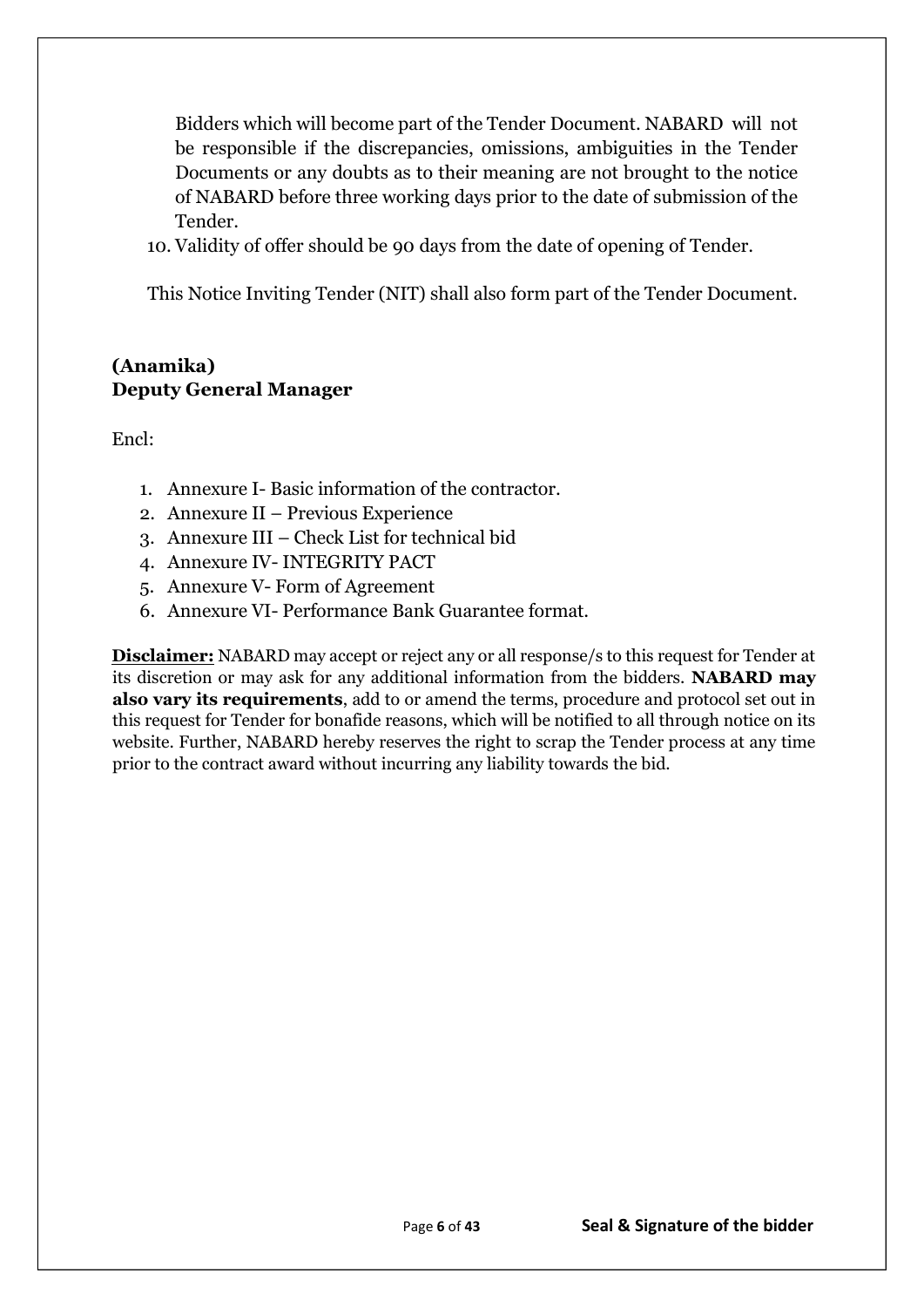# **SCHEDULE OF EVENTS**

| <b>Bid Document Availability</b>                                                                      | downloaded<br>Bidding<br>document<br>be<br>can<br>from www.nabard.org                                                                                                                                                                       |                                                                                                                                                                                                       |  |  |  |
|-------------------------------------------------------------------------------------------------------|---------------------------------------------------------------------------------------------------------------------------------------------------------------------------------------------------------------------------------------------|-------------------------------------------------------------------------------------------------------------------------------------------------------------------------------------------------------|--|--|--|
|                                                                                                       | From                                                                                                                                                                                                                                        | 17.06.2022                                                                                                                                                                                            |  |  |  |
|                                                                                                       | $\mathrm{To}:\ \;$                                                                                                                                                                                                                          | 08.07.2022                                                                                                                                                                                            |  |  |  |
| <b>Earnest Money Deposit (EMD)</b>                                                                    | The Contractor shall deposit Earnest Money Deposit<br>for an amount of Rs. 20,620/- (Rupees Twenty<br>Thousand Six Hundred and Twenty Only) which can<br>be remitted by NEFT/RTGS into NABARD's bank<br>account as per details given below. |                                                                                                                                                                                                       |  |  |  |
| <b>Account Details of National Bank</b><br>for payment of Earnest Money Payee Name: NABARD<br>Deposit |                                                                                                                                                                                                                                             | Current Account No: NABADMN17<br>Name of the Bank: NABARD                                                                                                                                             |  |  |  |
|                                                                                                       |                                                                                                                                                                                                                                             |                                                                                                                                                                                                       |  |  |  |
|                                                                                                       | <b>Head Office, Mumbai</b>                                                                                                                                                                                                                  | IFSC Code: NBRD0000002                                                                                                                                                                                |  |  |  |
| Last Date of Submission of Tender   Up to 1400 hrs. on 08 July 2022                                   |                                                                                                                                                                                                                                             |                                                                                                                                                                                                       |  |  |  |
| <b>Opening of Technical Bids</b>                                                                      |                                                                                                                                                                                                                                             | 1530 hrs. on 08 July 2022                                                                                                                                                                             |  |  |  |
|                                                                                                       |                                                                                                                                                                                                                                             | Authorized representatives of vendors may be present<br>during opening of the Technical Bids. Technical Bids<br>would be opened even in the absence of any or all of<br>the vendors' representatives. |  |  |  |
| <b>Opening of Price Bids</b>                                                                          |                                                                                                                                                                                                                                             | Price Bid will be opened on a subsequent date, which<br>will be communicated to such bidders who qualify the<br>Eligibility Criteria and Technical Bid.                                               |  |  |  |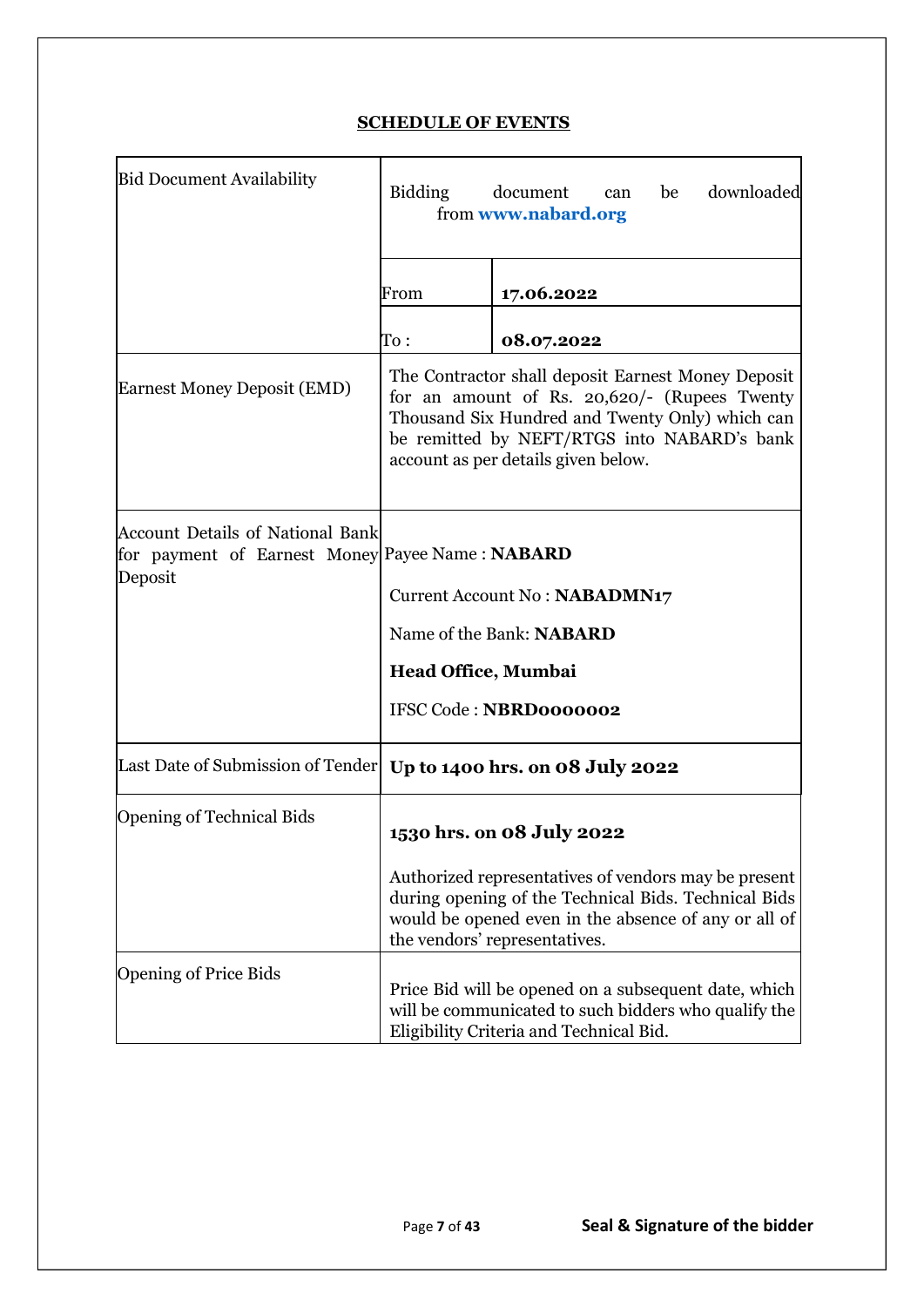| <b>Contact Details:</b>                             |                                                                                                                                                                                                                              |
|-----------------------------------------------------|------------------------------------------------------------------------------------------------------------------------------------------------------------------------------------------------------------------------------|
| Address for Communication And<br>submission of bid. | National Bank for Agriculture and Rural<br>Development (NABARD), J&K Regional Office,<br>Railway Road (Near Saraswati Dham), Railhead<br>Complex, Jammu-180012<br>Email: dpsp.jammu@nabard.org<br>Telephone No. 0191-2471035 |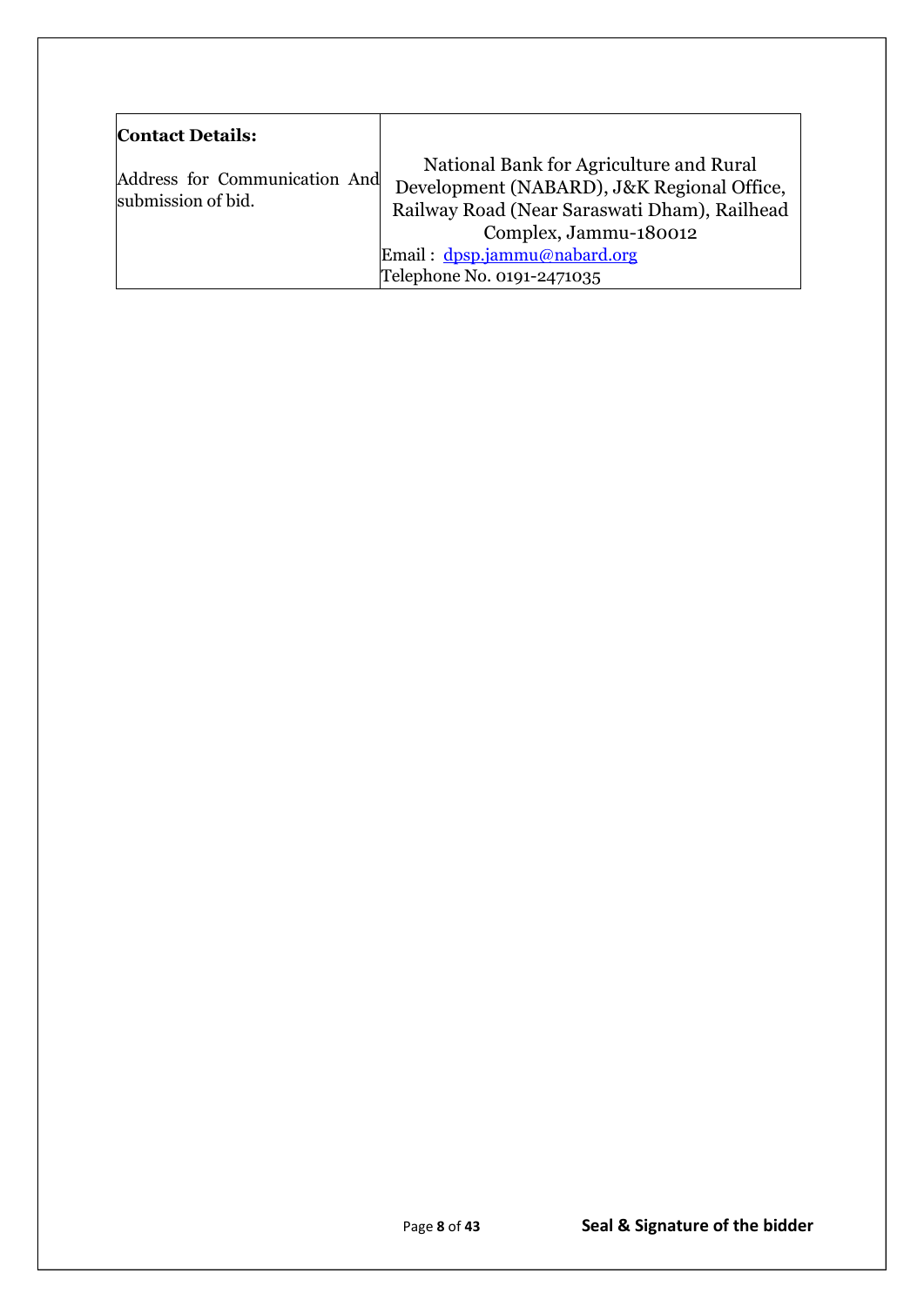# **PART – 1 (TECHNICAL BID)**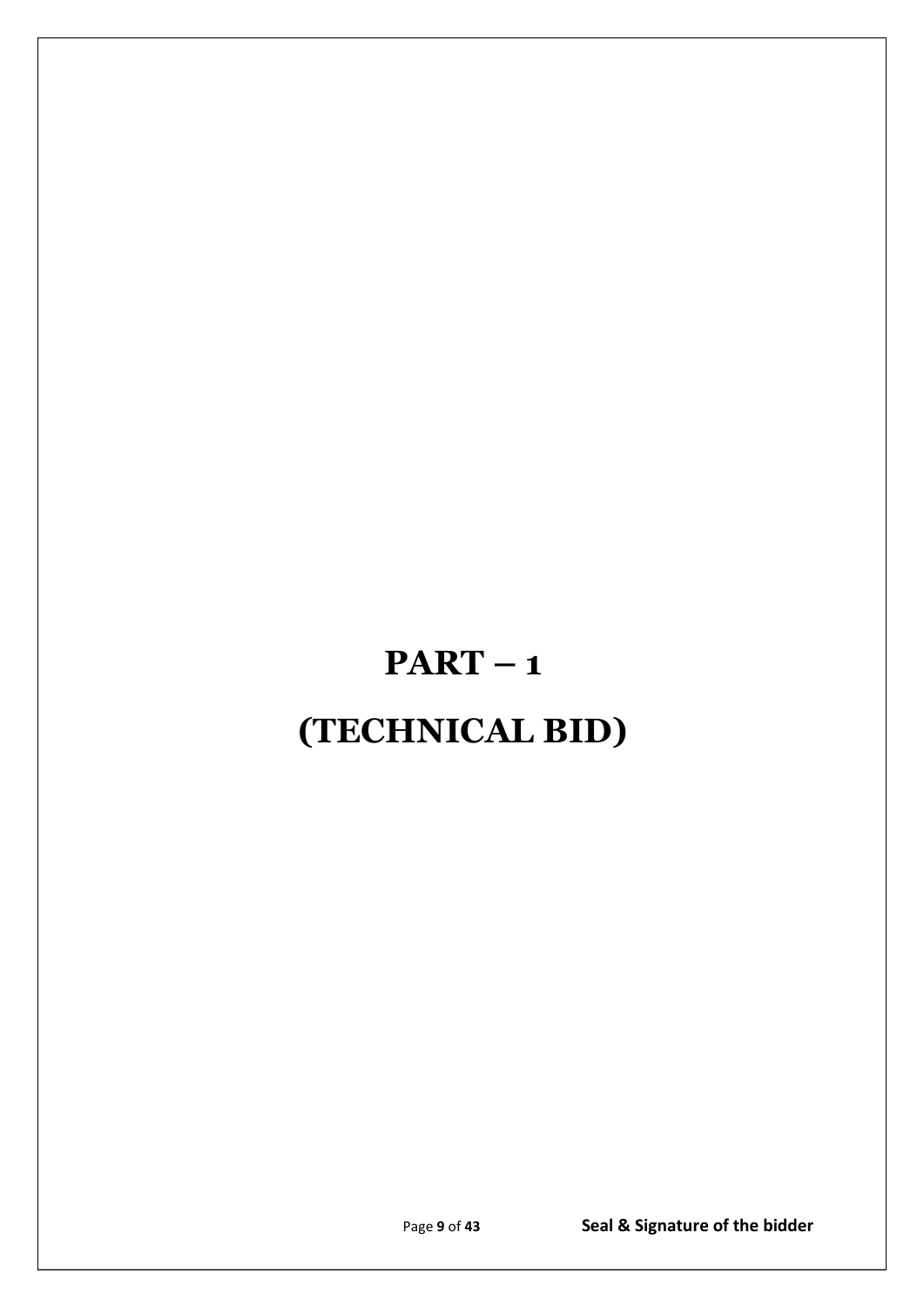# **INSTRUCTIONS TO THE BIDDER**

- 1. All the pages of the Tender Document shall be signed by the Bidder.
- 2. NABARD takes no responsibility for delay / loss in post or non-receipt of Tender Documents.
- 3. Interested parties can download the tender document from the website of NABARD [\(www.nabard.org\)](http://www.nabard.org/). We invite competitive e-tenders for the captioned work in a two-bid system and request you to upload your quotations on https://nabard.eproc.in/ProductNABARD/publicDash as per the eligibility criteria, scope of work and terms and conditions and other particulars as per **Annexures.**
- 4. Tender submitted by unauthorized agents or FAX/Telex/ Telegrams/e-mails shall not be entertained.
- 5. Bidders are advised to visit the site at their cost, conduct survey of existing conditions so as to familiarize themselves with the site conditions, nature of works and scope of work etc. and get all clarifications as necessary from NABARD to their utmost satisfaction before quoting the rates.
- 6. If last date of receipt of Tender and opening date happens to be a holiday, the submission and opening of Tender / Tender shall be shifted to next working day without any change of time and venue.
- 7. The Bidders should quote their rates strictly adhering to Terms and Conditions stipulated in the Tender Document. Unsolicited correspondence after opening of the Tender shall not be entertained. Conditional / Deviational Tender may be rejected without making any reference to the Bidders.
- 8. The Tender will be opened in the presence of such Bidders or their authorized representatives who choose to be present.
- 9. Rates should be filled in the Tender neatly and as far as possible, no correction shall be made. The rates quoted should be written legibly in words and figures. If on check, differences are observed between the rates given by the Contractor in words and figures or in the amount worked out by him, scrutiny of the Tender shall be done as per NABARD's guidelines.
- 10. Notwithstanding anything stated above, NABARD reserves the right to assess the Bidders capability and capacity to perform the contract, should the circumstances warrant such assessment in the overall interest of NABARD.
- 11. Quoted rates should be workable and reasonable and should include incidental and all overheads and profits. The contractor would be required to furnish Rate Analysis for scrutiny of the rates, as and when called for by NABARD.
- Page **10** of **43 Seal & Signature of the bidder** 12. Rates should include all Taxes (GST etc.), Duties, Octroi, Levies, Wages as per relevant Act etc. as applicable and should be firm for the entire Contract period. Under any circumstances, no price escalation, whatsoever, shall be entertained/permitted/allowed during the contract period. The bidder is expected to quote its service charge after careful analysis of cost involved considering all specifications and conditions of contract. As per Ministry of Finance vide its OM No.29(1)/2014-PPD dated 28.1.2014, if a firm quotes nil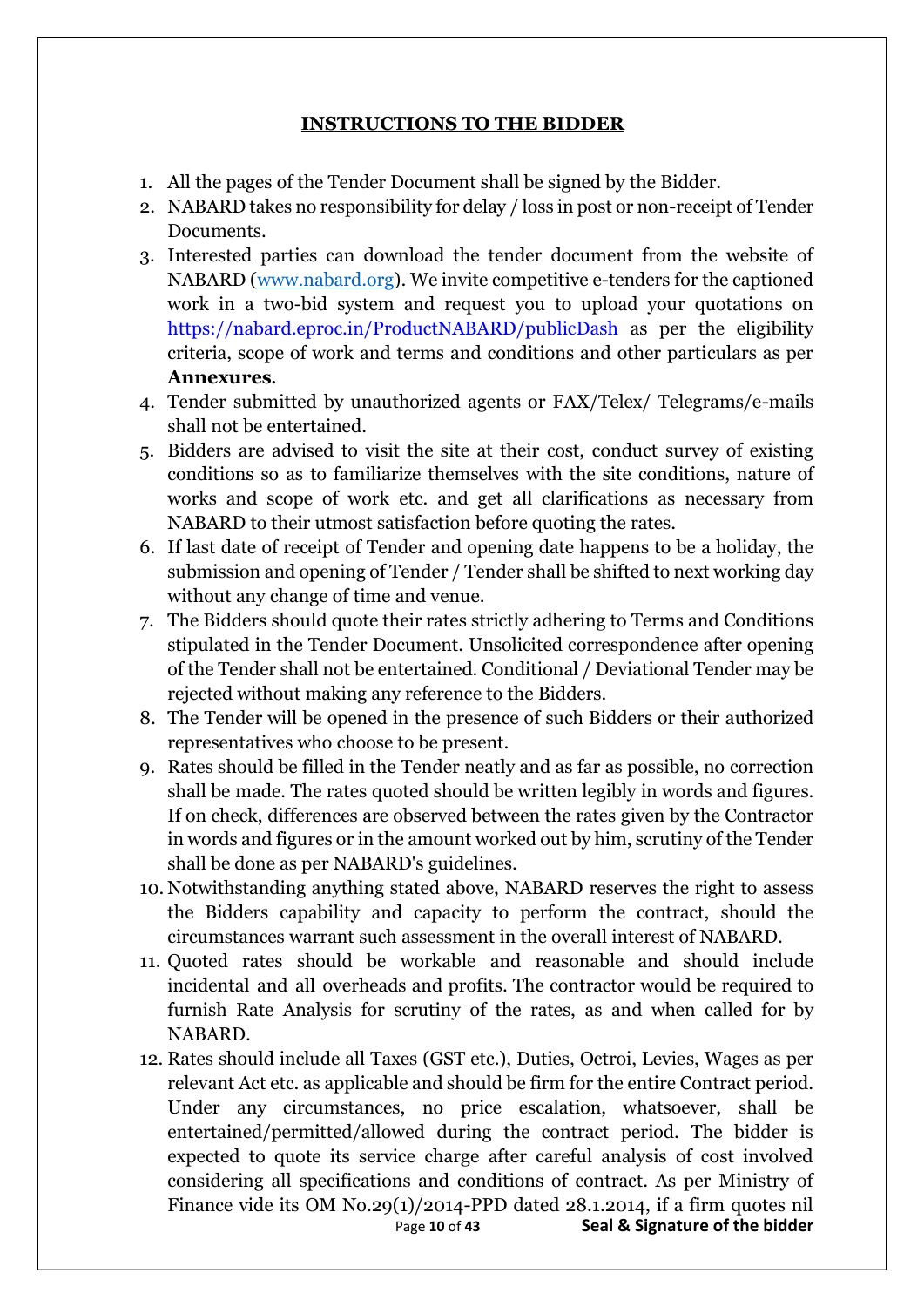charges or consideration the bid shall be treated as unresponsive and will not be considered. The service charges cannot be below statutory deductions.

- 13. Monthly payment will be made based on bill submitted by the contractor and certified by representative of NABARD to the effect that work has been done as per scope of work and the complaints recorded in the Registers are attended properly. The Contractor has to get the Signature of the Assistant Caretaker (ACT)/Caretaker (CT)/Site Supervisor or any other person authorised by NABARD after completion of the respective work.
- 14. Income Tax, Works Contract Tax and other taxes as applicable, will be deducted at Source from the total payments due.
- 15. NABARD will not be under any liability whatsoever, to pay any compensation to the persons deployed by the contractor if they sustain any injury etc., while discharging the duties in the said premises. The contractor shall get them insured against any liability under the Employee Compensation Act or any accident at his (contractor's) own cost. The Contractor should arrange to obtain necessary insurance cover (Workmen Compensation policy and Contractors All Risk Policy) for his employees at his cost and should be responsible for the safety of persons employed by him. The Contractor shall be fully responsible and shall compensate NABARD with suitable Insurance cover in the event of any damage to persons or material, injury /damage or death as the case may be, caused directly or indirectly due to the negligence of the Contractor or his agents and / or his employees or workforce.
- 16. Any damages caused to the building / premises during the execution of the work shall be made good by the Contractor and if necessary, through suitable Insurance cover at his cost.
- 17. The contractor shall deploy such minimum number of qualified and experienced staff as indicated in by the contractor to ensure that the work is attended to in time as per the scope of work of the Tender, to the satisfaction of NABARD.
- 18. All the Standard Conditions of the Contract shall be binding on the parties as per Indian Contract Act and prevailing Rules the contractor shall pay the personnel deployed in NABARD, their wages in accordance with the minimum Wages Act, 1948 on a monthly basis. The contractor shall also make PF contribution, ESI contribution and or any other statutory contribution in respect of the personnel deployed in NABARD. Tender/bids not complying with the minimum wages payment are liable to be rejected which will be ascertained on the basis of Section -IV submitted by the contractor. The contractor shall, for all intents and purposes, be the "Employer"within the meaning of different Labour Legislations in respect of skilled and unskilled personnel so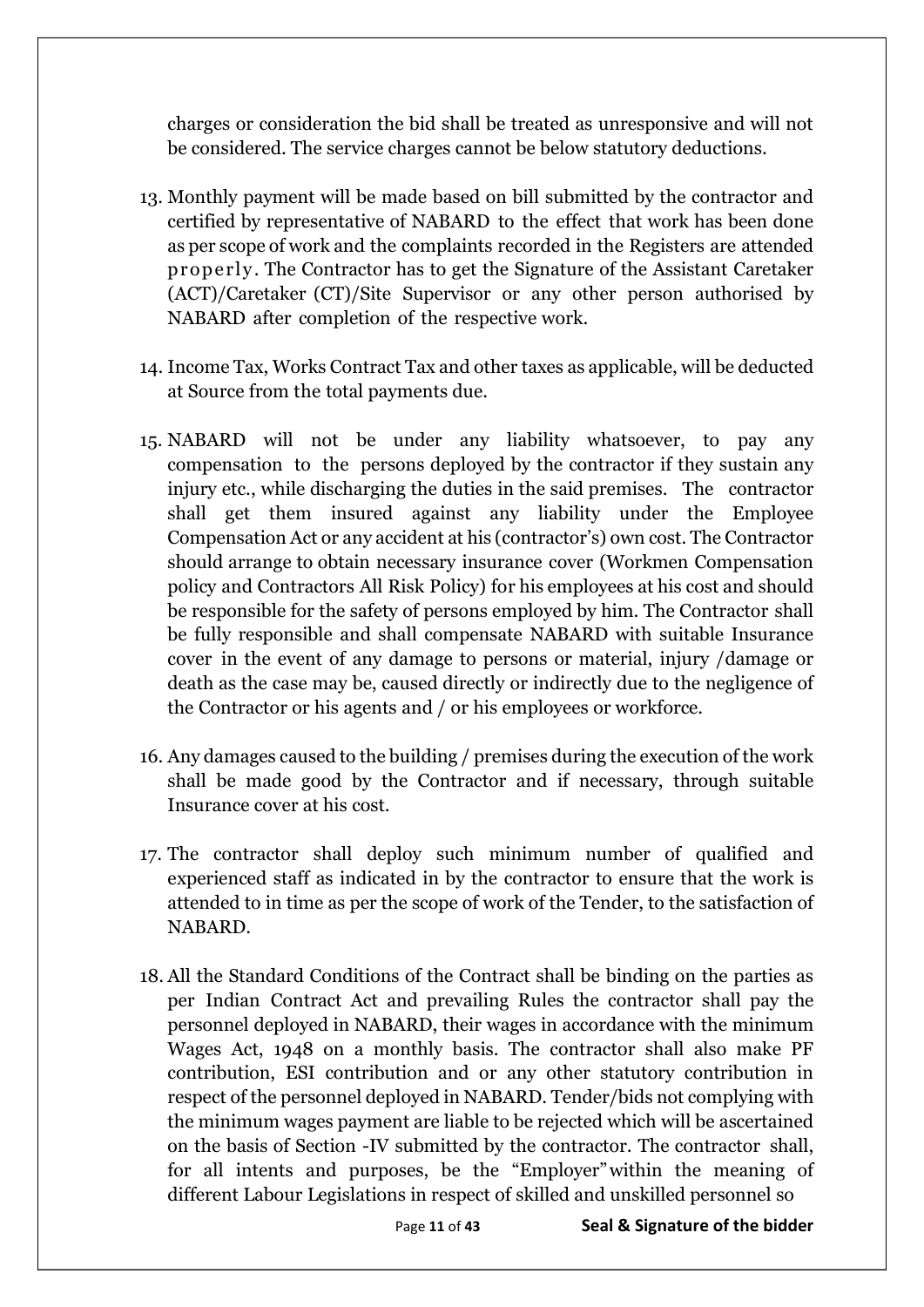employed and deployed in NABARD and the manpower so employed and deployed in NABARD shall remain under the overall control and supervision of the contractor. The persons deployed by the contractor in NABARD shall not have claims of Master and Servant relationship (implicitly or explicitly) between him/her/them and NABARD, nor have any principal and agent relationship with or against the NABARD. The contractor's personnel shall not claim any benefit/ compensation /absorption /regularization of services under the provisions of the Industrial Disputes Act, 1947 or Contract Labour (Regulation & Abolition) Act, 1970.

- 19. The Contractor shall comply with the provisions of Contract Labour (Regulation & Abolition) Act,1970, Minimum Wages Act, 1948 and all other Labour Laws and other Statutory Regulations (both Central and State) that may be enforced from time to time by the appropriate authorities. NABARD shall not be responsible in any manner in the event of non-compliance with various labour laws in force by the contractor and the onus of compliance lies solely with the contractor. The contractor is advised to maintain attendance register of his staff employed/deployed at various sites and wage register for payment (at least minimum wages as per Central or State Govt., whichever is higher, shall be paid) with all records up to date as per the labour regulations. The contractor may be asked to submit to NABARD the monthly payment records to the staff employed by him. The contractor is advised to ensure that the payment is regularly credited to the bank account of the individual staff employed and pay-slips for respective payments are duly issued regularly. NABARD may ask for past pay-slips and payment records to be submitted along with the monthly bill. In case wages are required to be disbursed in cash, the same may be done in the presence of authorized representative of NABARD as required as under relevant law.
- 20.Contractor shall pay the ESI & EPF contributions of all employees as per the prevailing Employees Insurance and Employees Provident Funds Acts under the contract, if ESI & EPF Act is applicable to the contractor as per law. The rates quoted by the contractor should be inclusive of employer's share of ESI& EPF contributions for this contract. The contractor should submit proof of payment (counterfoils), as and when called for by NABARD, towards ESI & PF with monthly bill & other documents such as registration number, photo card etc.
- 21. Bids quoted with administrative/service charges less than or equal to the applicable TDS (IT-TDS and /or GST-TDS) would be treated as unresponsive and invalid, which are liable for rejection.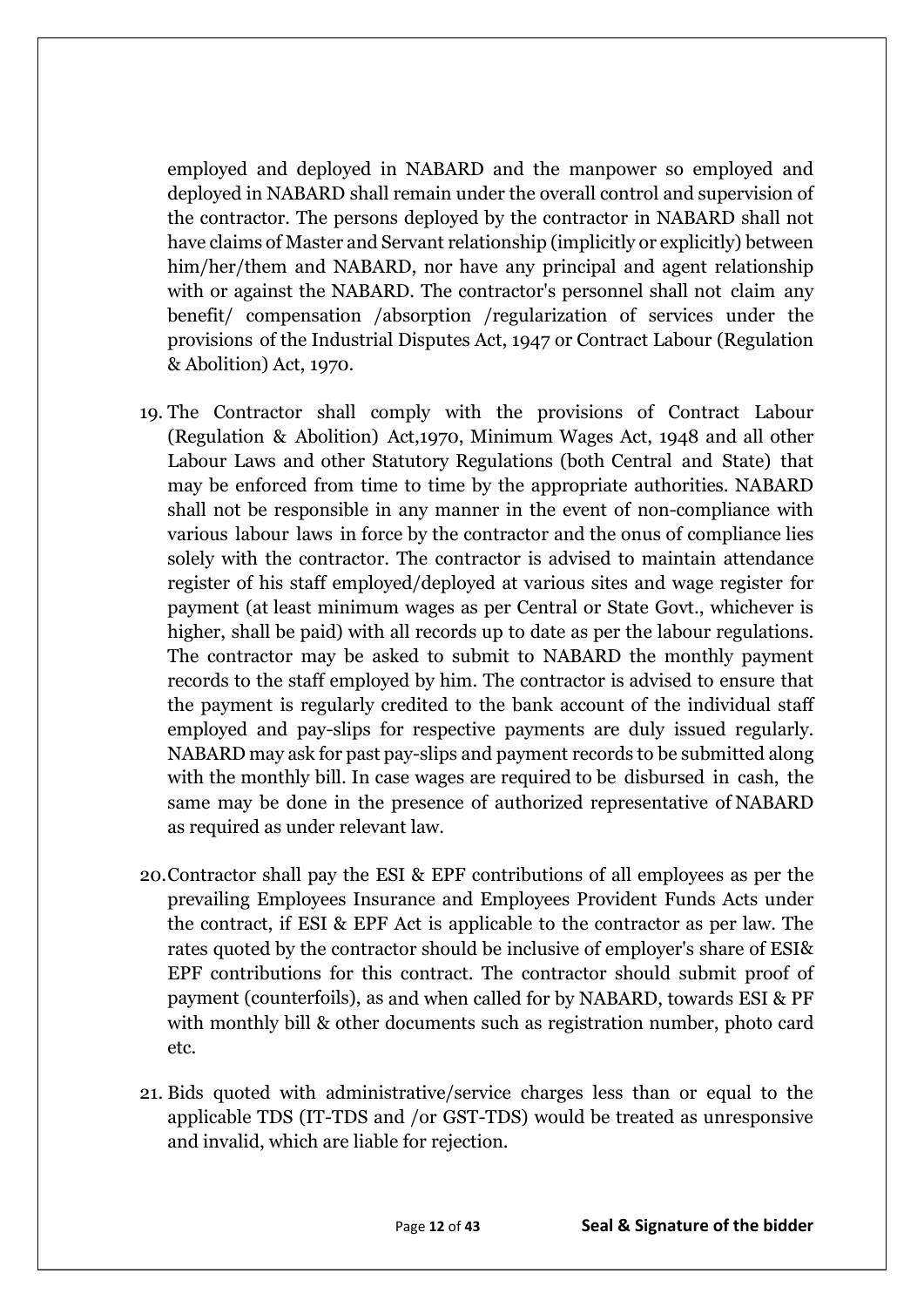- 22.The Contractor should be responsible to fulfil all the obligations in connection with the workers employed by the Contractor for the purpose of the Contract and all the Statutory and other liabilities, if any, including minimum wages, leave salary, uniform, ex-gratia, gratuity, ESI, Provident Fund, Workman Compensation, if any, etc. in connection there with shall be on the Contractor's account and payable by the Contractor.
- 23.The contractor shall ensure regular payment to his staff posted for the captioned work and the payment made to his staff should not be less than the minimum wages notified by the Central Govt. from time to time and make available for inspection of the Bank the relevant records. However, rate quoted by the Contractor shall be firm and remain valid till the expiry of the contract period. The bidder is expected to quote its service charge after careful analysis of cost involved considering all specifications and conditions of contract. As per Ministry of Finance vide its OM No.29(1)/2014-PPD dated 28.1.2014, if a firm quotes nil charges or consideration the bid shall be treated as unresponsive and will not be considered.
- 24.The manpower deployed by the contractor should be polite, cordial, positive and efficient, while handling the assigned work so that their actions promote goodwill and enhance the image of NABARD. Necessary grooming should be done by the contractor before posting the staff at site. The Contractor shall also comply with the provisions of all labour legislations. Receipt of any complaint in this regard shall be viewed seriously. No additional payment shall be made if contractor keep more staff at site for completing the pending work or if the minimum staff strength deployed is not able to perform satisfactorily as per the contract provision. The Contractor's workmen should report to ACT/CT Site supervisor as per timings mentioned in the tender document. A register will be kept at site showing attendance on day to day basis and which will be countersigned by the security guard on duty the time when contractor's worker arrives & signs at site. The same shall also be signed by a representative of NABARD and the copy shall be presented along with the Contractor's monthly bill.
- 25.The Contractor shall abide by the requirements of Security from time to time and shall strictly follow the obligations required by NABARD.
- 26.The Contractor should obtain necessary permission that may be required for the purpose of this Contract from such authorities as may be prescribed by Law from time to time.
- 27. The Contractor or his authorised representative should visit the site frequently as required by NABARD and meet Officials for any clarifications and to receive instructions.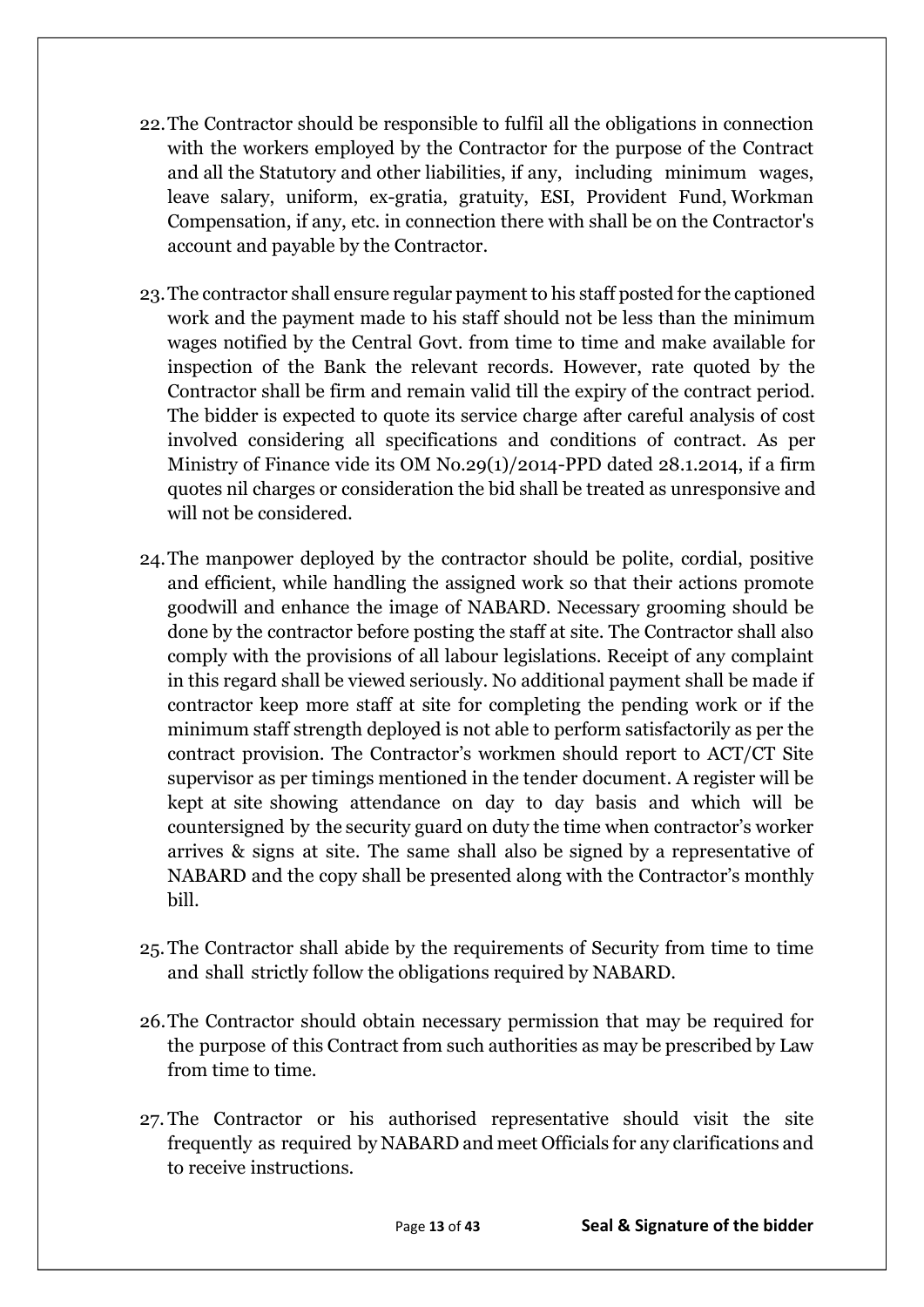28.The Contractor shall have whole/ sole responsibility for any damage / loss of life and property of NABARD. In the event of any damage / loss of life and property of NABARD, the contractor shall fully compensate NABARD for such

damage/loss. The decision of NABARD in this regard shall be final and binding on the contractor.

- 29.Any act of indiscipline / misconduct / theft / pilferage on the part of any employee engaged by the Contractor resulting in any loss to NABARD or any of its clients in kind or cash will be viewed seriously and NABARD will have the right to claim damages or levy fine and/ or terminate the Contract forthwith, if necessary without any notice.
- 30.In case of any default or failure on Contractor's part to comply with anyone / all of the Terms/ Conditions, NABARD reserves to itself the right to take necessary steps to remedy the situation including, inter-alia, the deduction of appropriate amount/s from dues otherwise payable to Contractor and / or by taking recourse to appropriate recovery proceedings.
- 31. If any dispute arises on any matter concerning this Contract, the decision of NABARD shall be final and binding.
- 32.The Contractor should not at any time do, cause or permit any nuisance on the site / do anything which shall cause unnecessary disturbances or inconvenience to the occupants / visitors at site or near the site of work.
- 33.The workmen employed by the Contractor should abide by the Rules and Regulations prescribed by NABARD in the premises, especially in respect of working hours, entry of the workers to the premises and wearing of uniforms. The contractor shall provide photo identity card to its workers including the leave reserves. Any workman not maintaining discipline / decorum inside the premises shall be immediately removed from site.
- 34.The Contractor should obtain approvals, if any, necessary for the work from the statutory bodies. The Contractor shall assist NABARD fully in respect of any liaison with the Municipal or any other authority for necessary approval / permission with regard to the maintenance works. The fees and other statutory charges, if any, will be reimbursed to the Contractor based on the original receipts produced to NABARD.
- 35.EXIT:

i. First three months on a trial basis. If the services of the contractor are not found to be satisfactory, the contractor will be given a notice, with a notice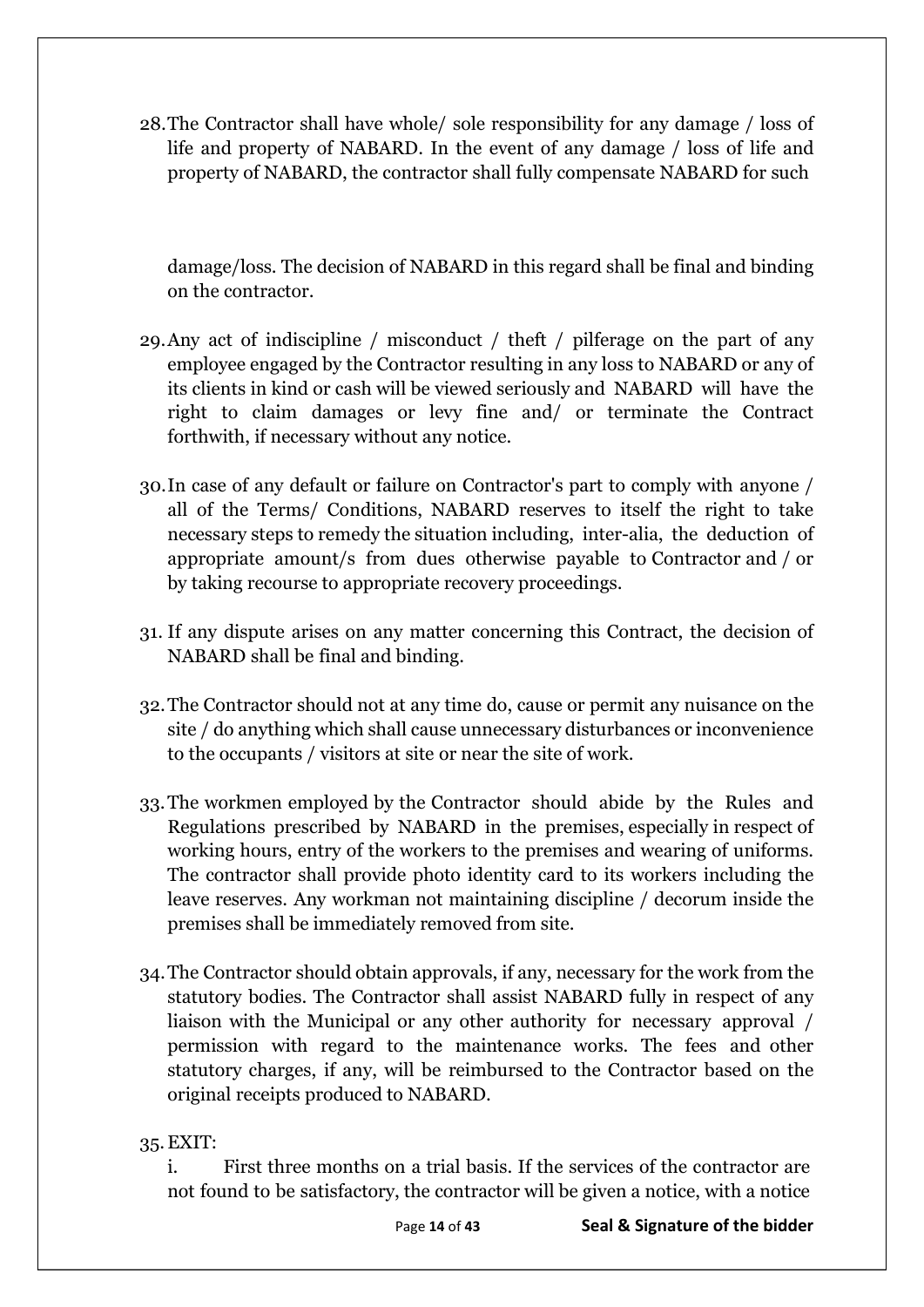period of 30 days, to improve his services. If the contractor fails to improve his services within the Notice period, NABARD shall have the discretion to terminate the contract either in part or in whole, any day after the expiry of the said notice period.

ii. NABARD shall have the right to terminate the contract on failure on part of contractor/service provider to discharge the designated work as per law by serving a one month notice. If the contractor wishes to end the contract before the conclusion of stipulated contract period, he may do so, by serving a three months' notice in advance.

- 36.The contractor shall provide the mobile number of the local representative responsible for communicating with NABARD.
- 37. The Contractor should provide 2 sets of uniforms and one set of shoes of approved colour every year to the employees deployed in NABARD at his own cost.
- 38.The contractor shall ensure to provide an alternate qualified manpower or replace with a standby in case any of the regular staff deployed is absent or is on leave.
- 39.The contractor shall provide everything necessary for the proper execution of the works.
- 40.The Contractor shall not directly or indirectly transfer, assign or sublet the Contract or any part thereof, without written permission of NABARD. While submitting the monthly bill for comprehensive maintenance bill, the contractors have to submit detailed information on the complaints received, pending and the reasons there for and likely date of attending the same. Bill will be considered for payment after receiving the statements. Contractor will not link payments to his labourers with the settlement of bills by NABARD.

# 41. VALIDITY OF TENDER:

Not less than 90 Days from the date of opening of the Financial Bid.

- 42.If in the opinion of NABARD the work done by the contractor is not satisfactory, NABARD may decide, depending upon the merit of the work, to deduct such amount from the monthly bill amount, as it may deem fit.
- 43.The contractor shall use necessary safety equipment and maintain all safety measures during the execution of works and ensure compliance of Safety Code as per rules and Regulations in force.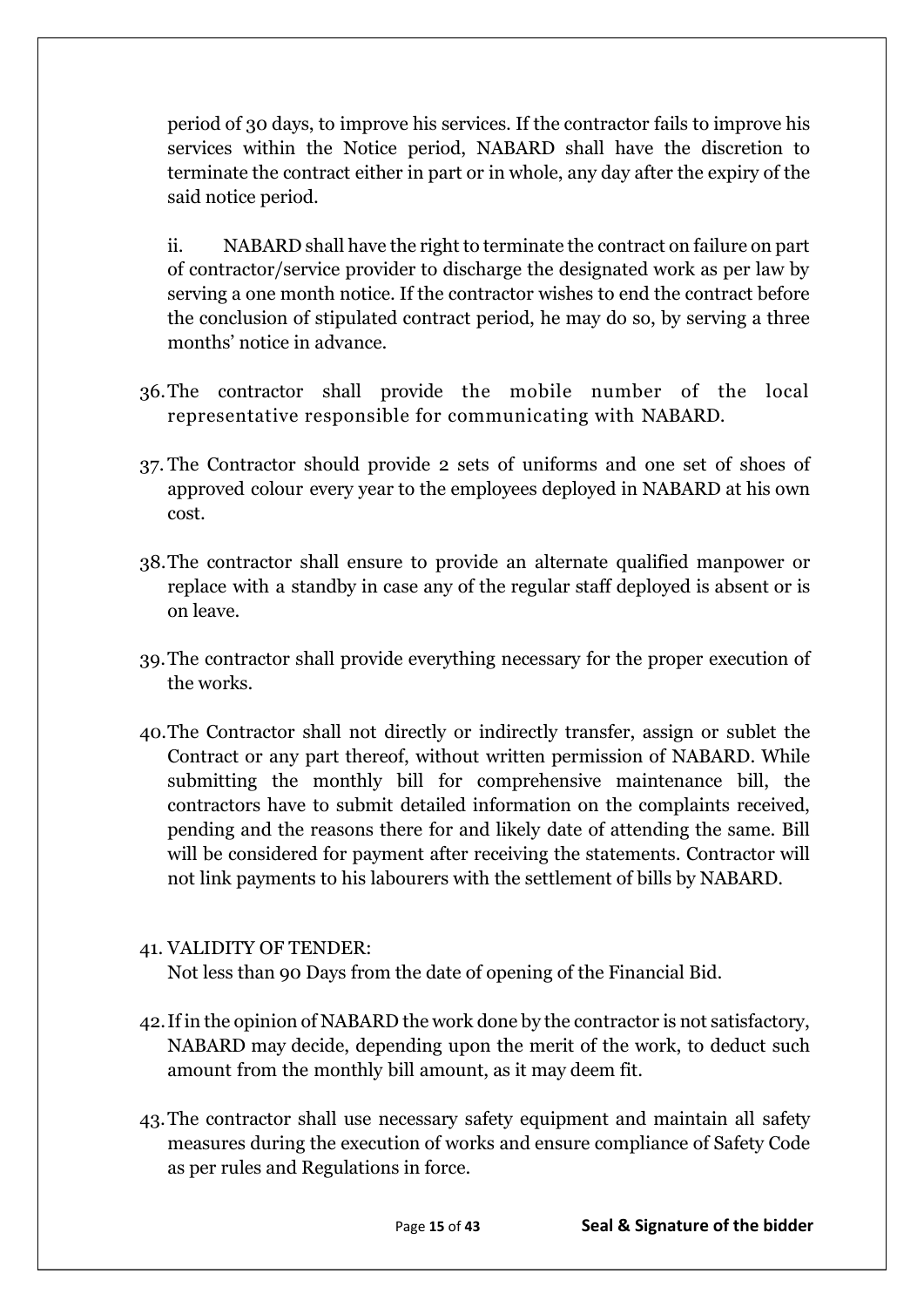- 44.The Contractor shall be required to furnish NABARD, as and when required, the following.
	- i. The Power of Attorney, name and signature of his authorized representative, who will be in-charge of execution of this contract.
	- ii. Wage Book, Muster Book pertaining to labourers engaged under this contract.
	- iii. Validity of Insurance Policies, Labor Contract License relating to staff engaged at NABARD site. The Contractor shall take all precautions necessary and shall be responsible for safety of work and risk involved in works carried out by their personnel.
	- iv. The Contractor shall vouch safe bonafides, conduct and fidelity of the staff employed by him. Any damage caused wilfully or in negligence to the works executed, shall be borne by him.
- 45.The contractor shall remove from work any worker who is found to be failing in his duties or whose presence in premises is otherwise objectionable in the opinion of NABARD.
- 46.The manpower deployed by the contractor for discharging the contractual obligations under the contract shall be the employees of the contractor. NABARD shall in no way be connected with such manpower and they shall have no claim whatever against NABARD.
- 47. The Contractor shall provide manpower and all required tools/ kits and cleaning materials etc. for their use. NABARD will not provide any tools, kits and cleaning materials etc.
- 48.Notwithstanding anything contained therein, the labourers, workmen, supervisors and other employed persons by the Contractor for the purpose of the works shall for all purposes be regarded as the Contractor's employees. Therefore, neither the contractor nor any of such employees shall have any right to complain or claim against NABARD. NABARD also shall have no concern with them and shall not be liable to make any payment to or any contribution on account of them. In case of delay in attending the work in time, NABARD will be at liberty to get the work done through any other agency and the cost therefor shall be recovered from the Contractor at the discretion of NABARD.
- 49.In case of any stoppage of work resorted to by the employees of the Contractors, NABARD reserves the right to employ workers from other sources, without any notice, for carrying out the maintenance work. In such cases, either the actual cost of such labourers on whole day basis shall be deducted from the existing Contractor's bills or recovery will be made on the basis of actual amount paid to the other contractor plus the service charges of 2% and any other tax, as applicable.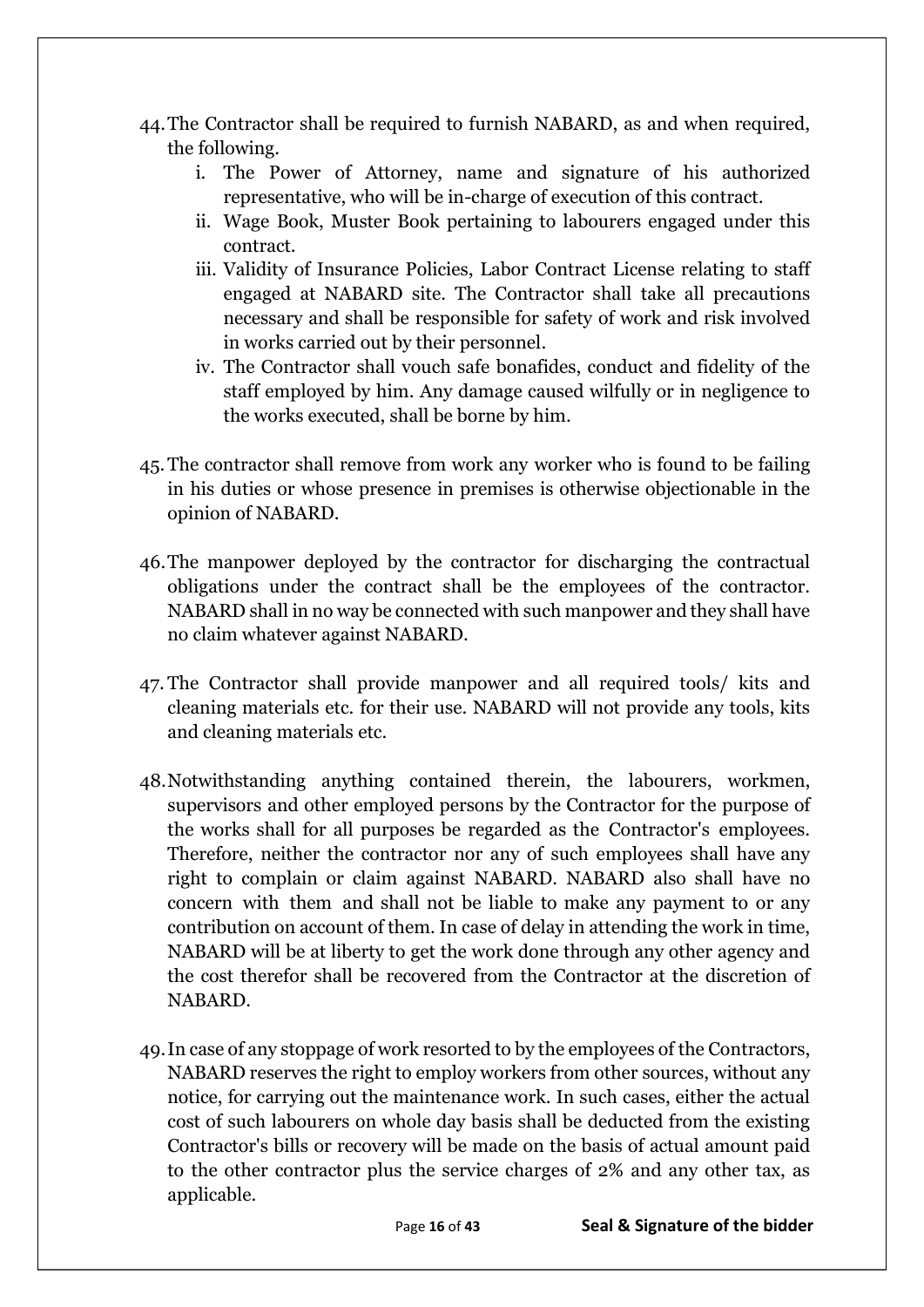- i. The contract shall be valid up to **31.03.2024**. The bank also reserves the right/option to extend the validity of this contract for a further period not exceeding one (01) year at the same rates and on the same terms and conditions.
- ii. Forfeiture clause: In case of negligence/dereliction of duty by contractor's staff, the contract shall be terminated without giving any notice and the security deposit shall be forfeited.
- iii. Recovery of income tax, education cess, work contract tax and any other tax, as applicable & in force shall be deducted from the bills during the currency of the contract.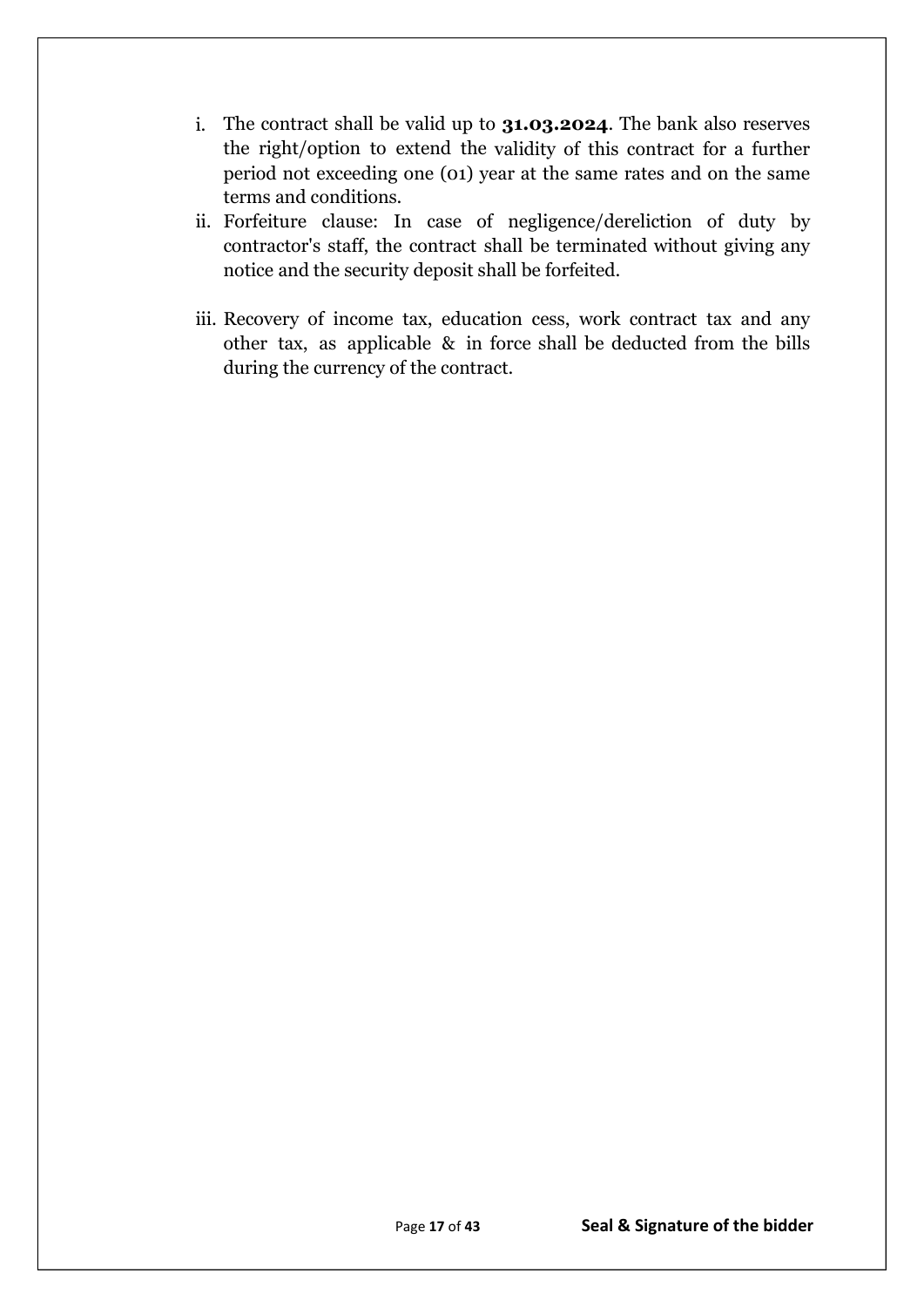#### **ELIGIBILTY OF THE BIDDER**

The contractors who have minimum 5-7 years of experience (ending 31.03.2022) in undertaking similar works and who fulfil the following criteria are eligible to Quotations:

- i. The Bidders should have applicable Tax registrations (GST & PAN) duly supported with documentary evidence and licenses, permissions, approvals issued by Labour enforcement and other statutory authorities, wherever applicable and furnish copies of the same along with the Tender.
- ii. Should have their local office within the city limits of Jammu.
- iii. The annual turnover of the bidder during each of the last 3 years should be at least Rs. 7.87 lakh.
- iv. The contractors should fulfill anyone of the following criteria to be eligible for tender:-

Should have carried out minimum 1 similar work with Govt/PSUs/ Private Sector during last 3 years (ending 31.03.2022) with contract value (costing individually) not less than Rs. 20.99 lakh. OR

Should have carried out minimum 2 similar works with Govt/PSUs/ Private Sector during last 3 years (ending 31.03.2022) with contract value (costing individually) not less than Rs. 13.12 lakh. OR

Should have carried out minimum 3 similar works with Govt/PSUs/ Private Sector during last 3 years (ending 31.03.2022) with contract value (costing individually) not less than Rs.10.49 lakh

**2**. Bidders are requested to enclose the following documents in Envelope containing Tender

Copies of Work Orders from clients for executing similar works for Central/State Government offices/Public Sector Undertakings/Public Sector Banks/Autonomous Bodies/Private Sector/ Housing Societies etc. "Similar Works" means experience in executing Maintenance Contracts in similar Government/PSU/PSBs Public Sector Banks/Autonomous Bodies/Private Sector/Housing Societies etc. or such similar set-up.

IT returns of last three consecutive financial years –2019-20, 2020-21 & 2021- 22.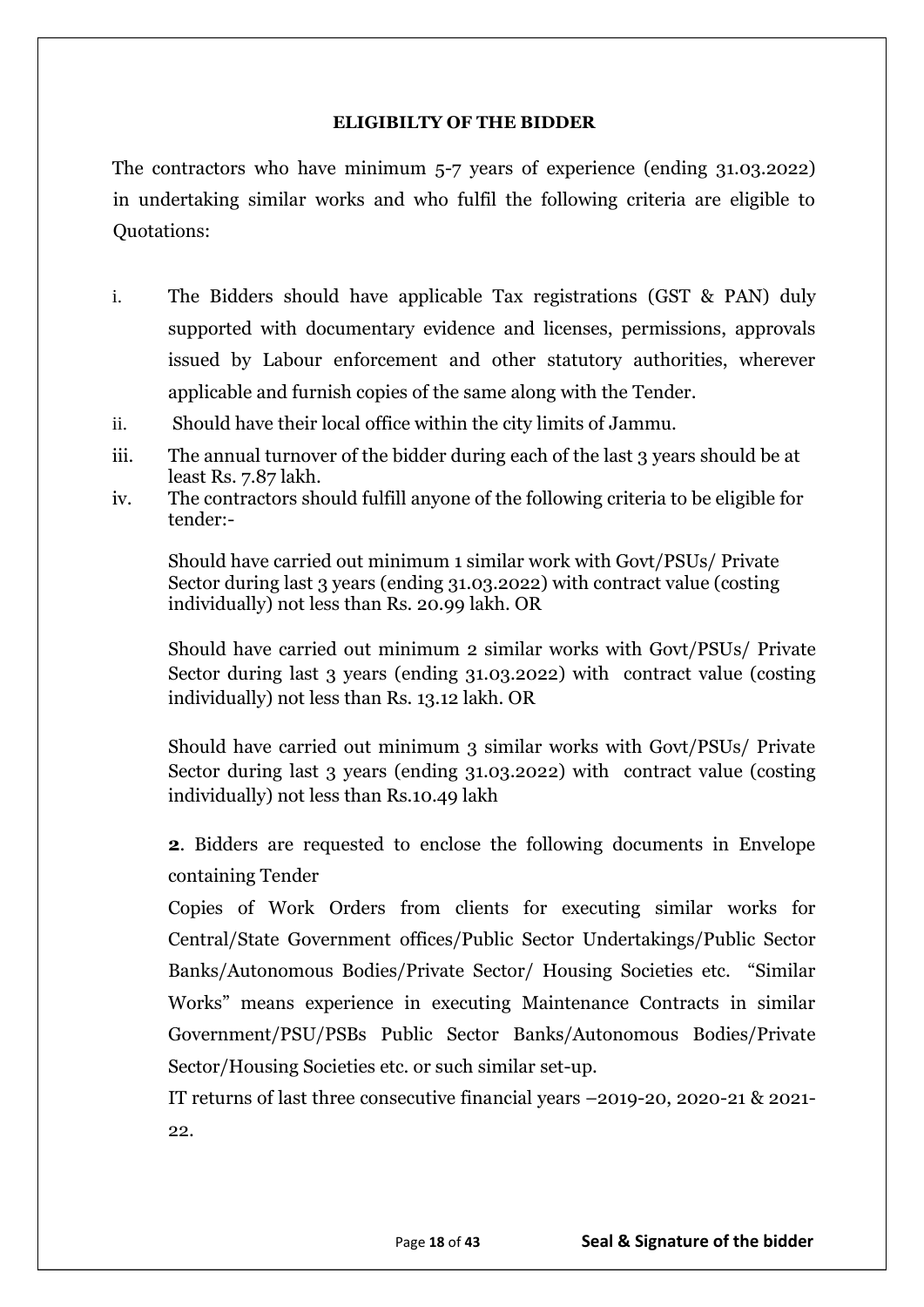Intending bidders have to arrange for execution of pre-bid pre-contract Integrity Pact as per the proforma given in the tender document on Rs 200 stamp paper failing which the tender will be summarily rejected.

**3.** Intending Bidders are required to submit their full bio-data giving details about their organization, experience, personnel in their organization, spare capacity, competence and adequate evidence of their financial standing, etc. in the enclosed statement which will be kept confidential.

**4.** While deciding upon the selection of contractors, emphasis will be laid on the ability and competence of Bidders to undertake quality works within the specified time schedule and in close co-ordination with other agencies, besides the rate structure of the items

**5.** NABARD at its discretion may ask for additional documents from any of the bidders, if required, before opening up of the Financial Bids.

**6**. I/We have read and understood fully the instructions contained herein above and are acceptable to us.

# **SEAL & SIGNATURE OF THE BIDDER PLACE DATE:**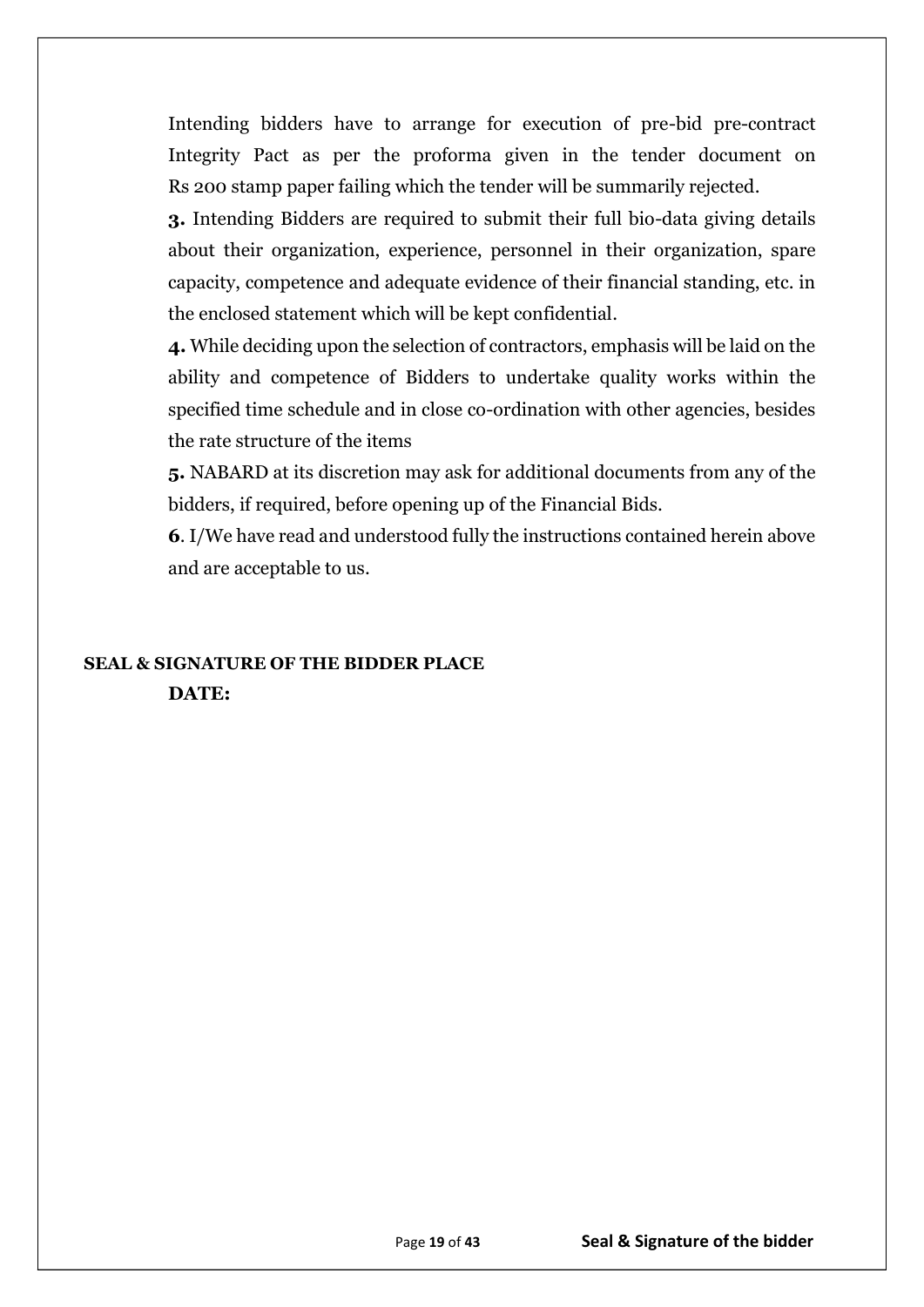#### **SAFETY CONDITIONS OF THE CONTRACT**

As part of the contract, the contractor must satisfy the under-mentioned safety requirements and must ensure at all time that these are followed without any deviation.

- i. Smoking and chewing pan/tobacco/ gutkha/ any other drugs etc. are strictly prohibited in the building.
	- ii. For any job involving lighting of flames, use of heat source or temporary electrical connection, prior permission of NABARD's engineer or any person authorised by NABARD shall be taken before execution of the same. No jobs involving heat sources are permitted to be carried out without prior permission of NABARD.
	- iii. The contractor shall ensure that the persons deployed for the work are well conversant with the operation of fire extinguishers.
	- iv. The contractor shall take all precautions to avoid accidents and causes of accidents. He must be careful regarding safety during working of his staff in the premises.

#### **SIGNATURE AND SEAL OF THE BIDDER**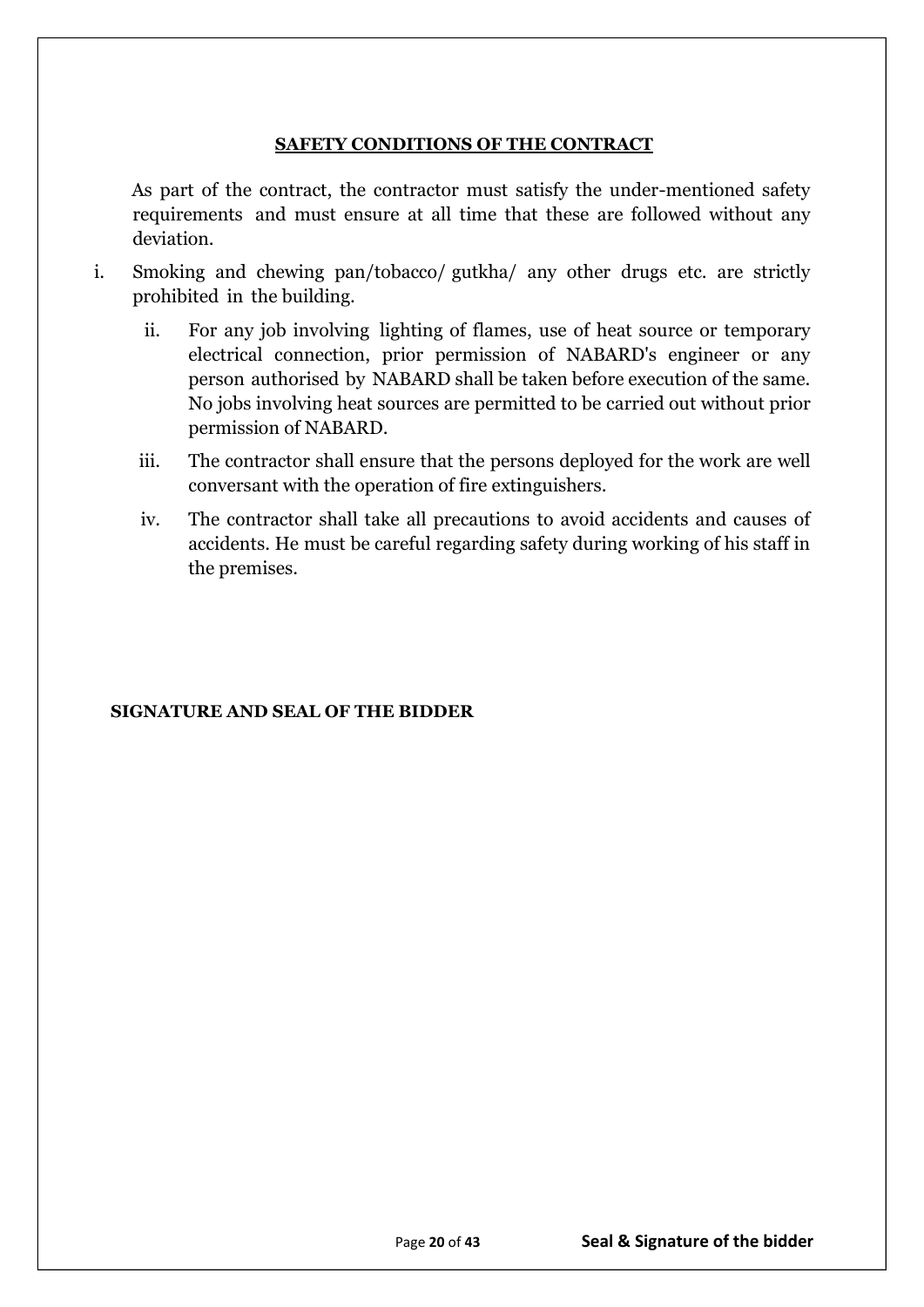# **SCOPE OF WORK**

# **PLANT OPERATION & PREVENTIVE MAINTENANCE OF CENTRAL AIR CONDITIONING AND MECHANICAL VENTILATION SYSTEM:**

# **A. Schedule of Work:**

Operation of Central Air Conditioning and Mechanical Ventilation System of 360 TR capacity with all equipment such as Air Handling Units (AHUs), Cooling Towers, Condensers & chilled water pumps related to AC plant and any type of equipment related to maintain inside temperatures with the chilled water produced by Central A. C. plant.

### **B. Operation contract:**

### **a) Operation Timings:**

Single shift starting from **8.45 AM to 5.45 PM** daily from **Monday to Friday** and services may also be taken on Saturday and/or Sunday as per the requirement of the office without any extra payment. Further, timings may be spllited according to the requirement of the office. The contractor shall arrange to operate the AC plant as per above timings. For this purpose, the contractor shall deploy **02 persons** in **single shift** with experience for overall supervision and operation of the AC plants. The contractor shall also provide stand by arrangement so that if regular person is on leave then another person with same qualifications will be deputed. The bank reserve the right to instruct the contractor for replacements of any or all the deployed persons at any point of time without assigning any reasons thereof which the contractor will be bound to comply with.

# **b) Operational and Maintenance Staff:**

Skilled workers : 02 persons

#### **c) Scope of Operation:**

- i. Switching on and switching off of the entire AC system as required
- ii. Logging all the operating parameters on hourly basis
- iii. Taking temperature readings in all the areas once every two hours
- iv. Cleaning of air filters as and when required
- v. Cleaning of chillers, pumps and AHUS daily
- vi. Checking and reporting of abnormal operation immediately
- vii. Lubricating the bearings as and when required
- viii. Attending to minor problems like belt tensioning, correcting valve spindles, leakages, etc.
	- ix. Checking free flow of AHU drain every day.
	- x. Checking and reporting on the compressor oil conditions on weekly basis
	- xi. Attending to field electrical problems Any other work assigned by the employer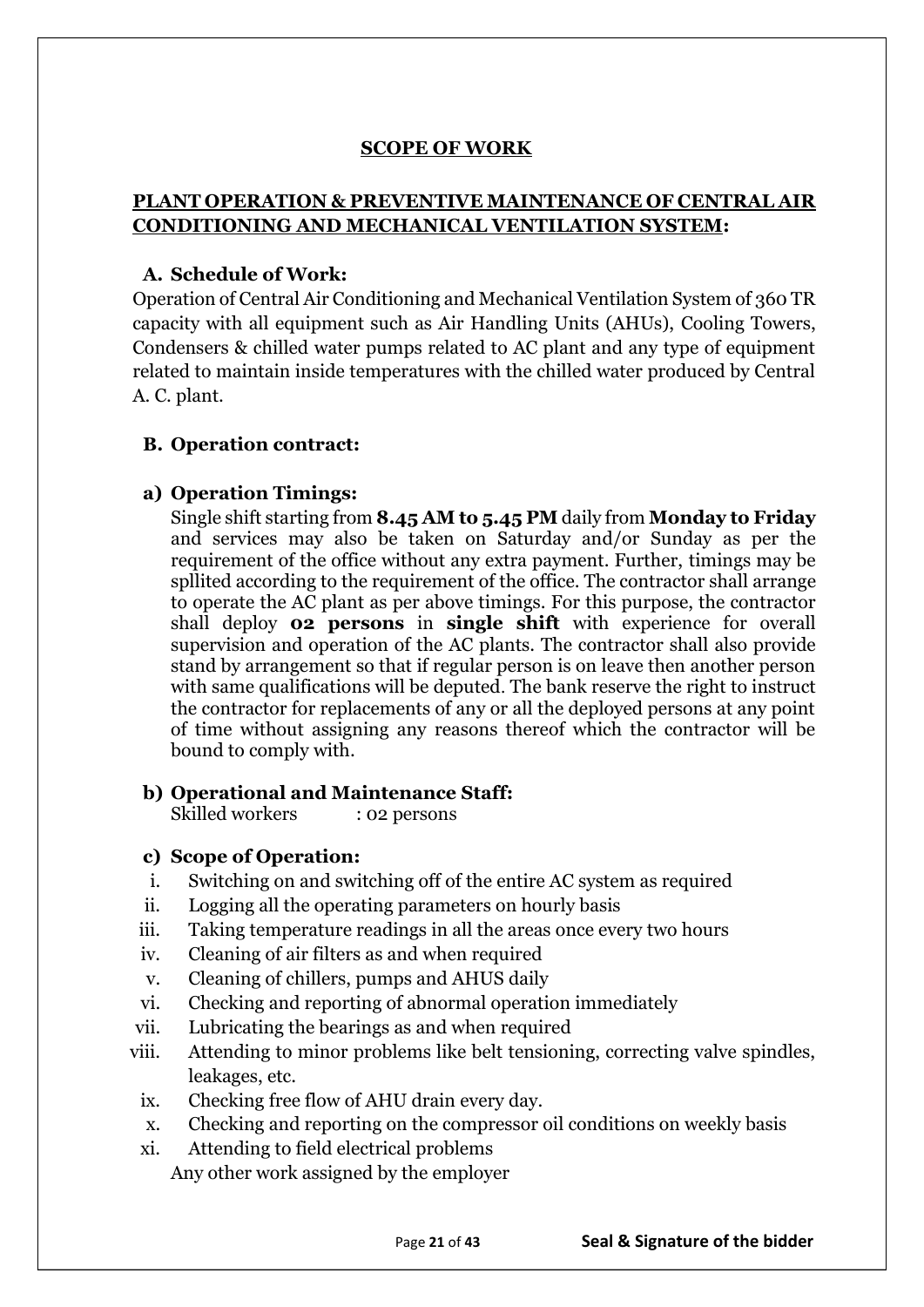# **d) Penalty clause:**

- i. Pro-rata deductions will be made from the monthly bills payable to the contractor for absence of staff
- ii. Pro-rata deductions will be made for any lapse of services.

# **e) General Instructions:**

The contractor is liable to ensure all his workmen**.**

# **f) Payment mode:**

- **1.** The contractor will have to submit bill on **monthly basis** every month and will be paid subject to penalty clause stated above and satisfactory services.
- **2.** Pro-rata payments will be made for extra hours of working with prior approval from Department of Premises, Security and Procurement, NABARD, J&K Regional Office, Jammu.
- **3.** The contractor has to ensure the payment of minimum wages to the operators.

# **COMPREHENSIVE MAINTENANCE OF CENTRAL AIR CONDITIONING AND MECHANICAL VENTILATION SYSTEM**

# **Scope of Work:**

- Checking the functioning of Chilling units/Pumps/Cooling towers/Hot Water Generator/AHUs.
- Checking of compressor oil level.
- Quarterly/ periodic inspection of condenser tubes for fouling and descaling of condenser tubes to be carried out, of found necessary.
- Checking of all operating pressures and temperatures of the Chilling Unit.
- Check lock bolts and chiller vibrations.
- Repairing/overhauling the components of the equipment at site/workshop, including replacement of worn out parts as and when necessary.
- Check all seals, glands for leaks in the pumps.
- Check the alignment and condition of all rubber couplings between pumps and drive motors.
- Review daily operating log maintained by department's operating personnel.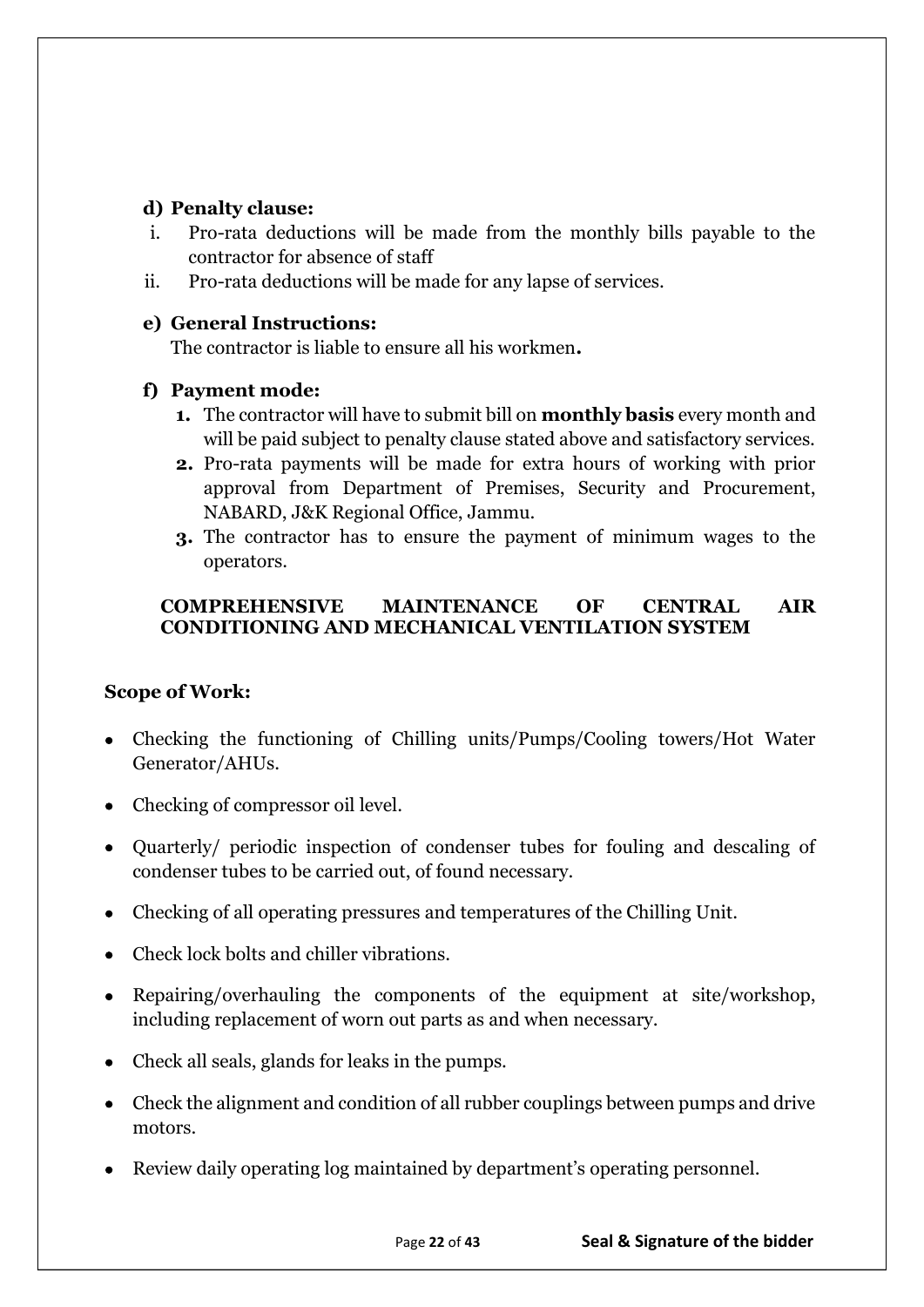- Checking of Microprocessor control panel of the chilling units for all its operating and safety controls.
- Checking of all electrical controls, motor terminals and components of the electrical panel and replacement of the same, if required.
- Checking of filters of the AHUs.
- Inspecting belts, adjusting of tension and replacing worn out belts as may be required in case applicable.
- Repairing of equipment such as compressor, condenser, chiller, motor as and when necessary.
- Checking the entire system for overall healthy condition of the plant.
- This shall include the preventive and break-down maintenance of the following equipment:
- Water cooled screw chilling units  $(60 \text{ TR}) 3 \text{ nos.}$
- Condenser water pumps  $-3$  nos.
- Chilled water pumps  $-3$  nos.
- $\bullet$  Hot water pumps 3 nos.
- Cooling Towers  $(80 \text{ TR}) 3 \text{ nos.}$
- Hot Water Generators  $(18 \text{ KW}) 3 \text{ nos.}$

Air Handling Units (AHUs)

- i.  $11500$  CFM  $-2$  nos.
- ii. 7000 CFM 2 nos.
- iii.  $5500$  CFM  $-1$  no.
- b) FCUs, Cassette Units and Pan Humidifiers.
- c) Main Electrical Panel 1 no.

AHU Sub-panels  $-5$  no

#### **Exclusions:**

- i) Any kind of masonry, structural and carpentry works.
- ii) Painting of plant and associated equipment.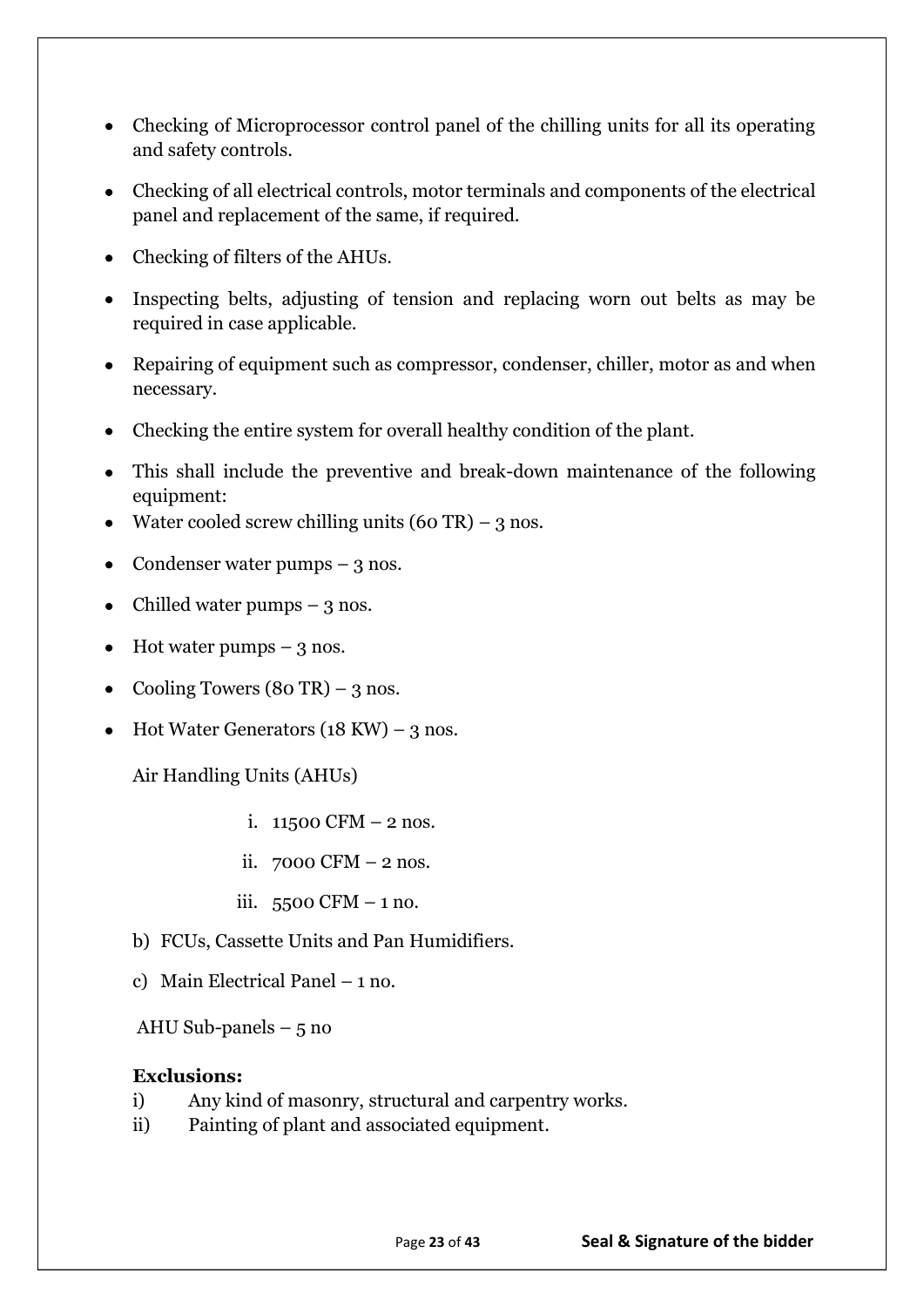- iii) Repairs to or replacement of electrical installation like cabling, switch boards, isolators, panels, strip heaters, ammeters, voltmeters and other such instruments external to the equipment.
- iv) Failure or deterioration of any equipment or parts due to atmospheric conditions/corrosive atmosphere.
- v) Transportation of equipment.

# **Penalty clause:**

Pro-rata deductions will be made for any lapse of services.

### **Comprehensive maintenance charges:**

The contractor will have to submit the bill on quarterly basis and will be paid subject to penalty clause stated above and satisfactory services. The contractor has to maintain a maintenance register during each visit mentioning what kind of job has been done during that visit. Contractor also has to provide maintenance report to NABARD. The payment shall be made on quarterly basis only after the service provider schedules quarterly maintenance visit and submits the visit report.

The contractor shall depute a single person who will control this Annual maintenance work, so that bank can contact him for any kinds of problem of the all system.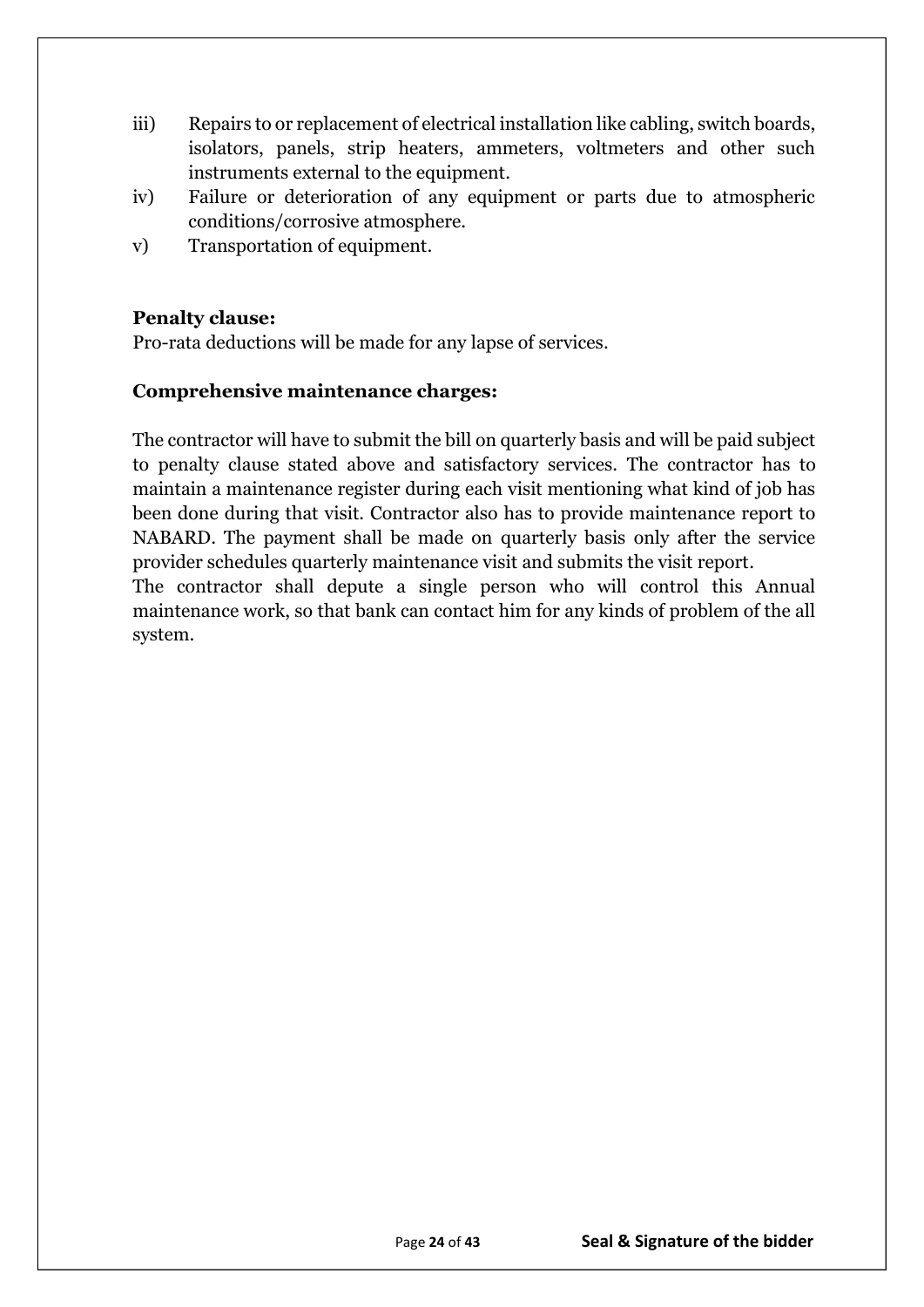#### **DECLARATION BY THE BIDDER**

We/I have read and understood all the instructions/conditions made above and We/I have taken into account the above Instructions/Terms and Conditions while quoting the rates. We/I accept all the above Terms and Conditions without any reservation, in all respects.

#### **SIGNATURE AND SEAL OF BIDDER**

DATE:

PLACE: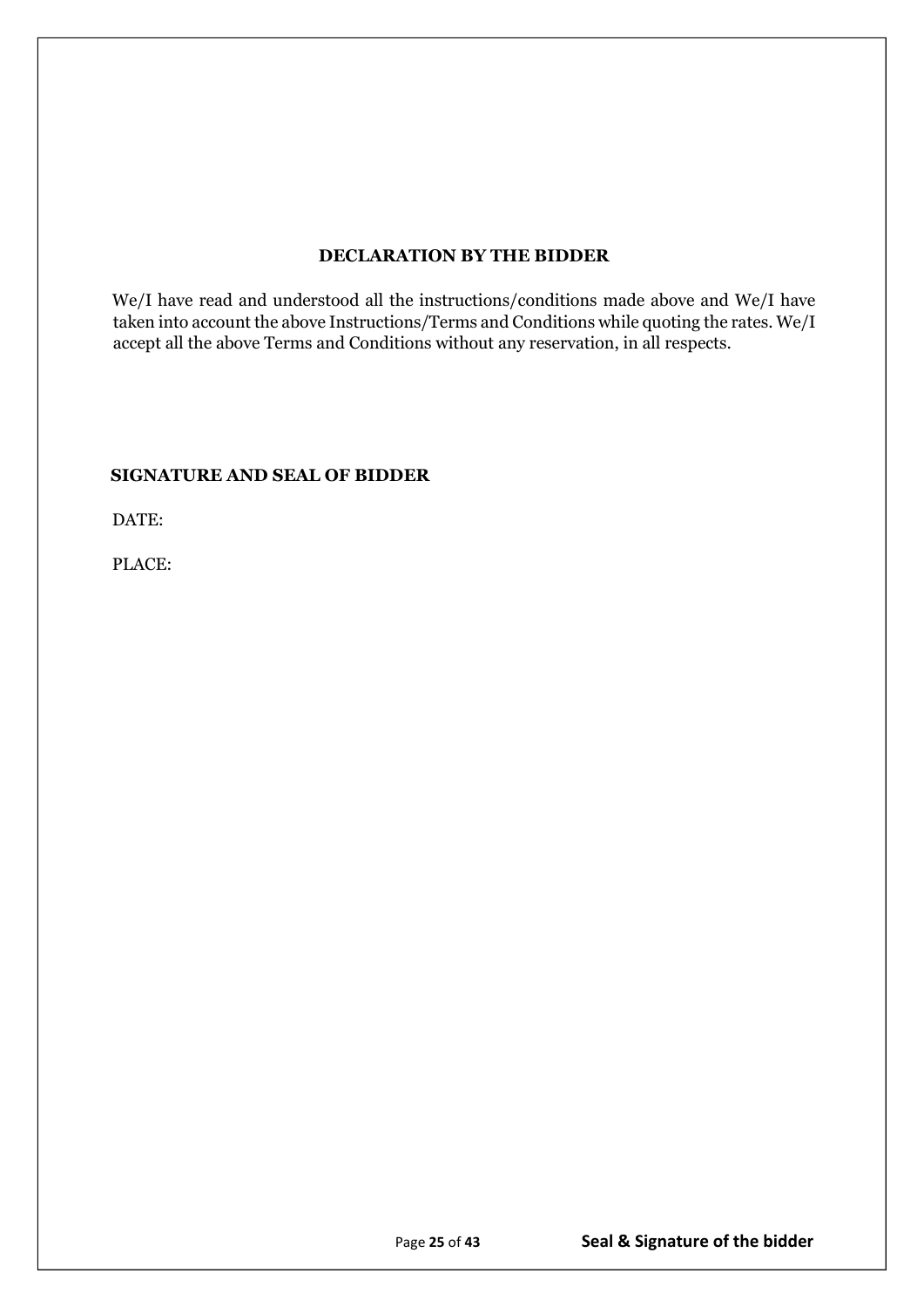# **ANNEXURE-I**

# **BASIC INFORMATION OF THE CONTRACTOR**

| S. No | Particulars                                                                                                                                                                                                                                | <b>Bidder's Response</b> |
|-------|--------------------------------------------------------------------------------------------------------------------------------------------------------------------------------------------------------------------------------------------|--------------------------|
| 1.    | Name of the Applicant/ Organization and address<br>of Registered Office                                                                                                                                                                    |                          |
| 2.    | Year of establishment                                                                                                                                                                                                                      |                          |
| 3.    | e-mail address and PAN No.                                                                                                                                                                                                                 |                          |
| 4.    | Type of the Organisation (like Sole<br>Proprietorship, Partnership, Private Limited<br>Company, Limited Company, or Cooperative<br>Society, etc.)                                                                                          |                          |
| 5.    | Name of the Proprietor/Partners/Directors of<br>the Organisation/Firm                                                                                                                                                                      | 1.<br>2.<br>3.           |
| 6.    | Details of Registration (Registration Certificate to be<br>attached)                                                                                                                                                                       |                          |
| 7.    | Whether registered/ empanelled for similar<br>works<br>with:<br>a) Government/Semi-Government/<br>Municipal Authorities or any other<br>Public Organisation (Yes/No)<br>If yes, name of authority; and<br>b)<br>Since when<br>$\mathbf{c}$ |                          |
| 8.    | Details<br>of experience in the field of general<br>maintenance and housekeeping                                                                                                                                                           |                          |
| 9.    | a) Office Address<br>b) Name & designation of Officer-in-charge                                                                                                                                                                            |                          |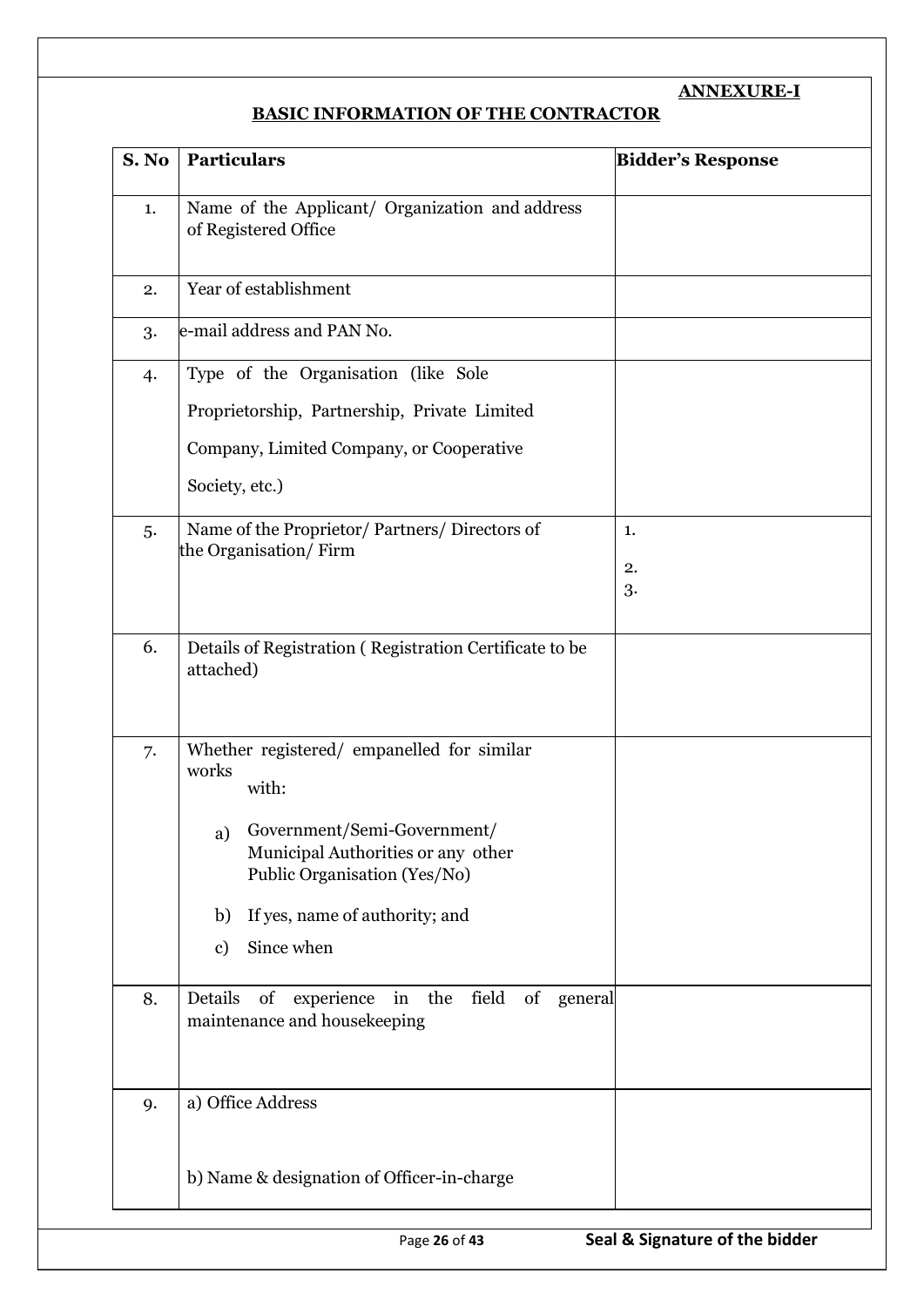| 10. | a) Names of bankers with branch address                                                      |                                                 |
|-----|----------------------------------------------------------------------------------------------|-------------------------------------------------|
| 11. | Yearly turnover of the Organisation during the last three 2021-22 Rs.<br>years               | lakh<br>lakh<br>2020-21 Rs.<br>2019-20 Rs. lakh |
| 12. | Details of registration with the office of the Regional<br>Labour Commissioner, EPFO and ESI |                                                 |

13. Whether any Civil Suit/litigation arisen in the contracts executed during the last ten years/being executed now. If yes, please furnish the details in the proforma given below:

| Sr.<br>No. | Name of the<br>Employer | Nature of<br>Work | Work order<br>No and date | Present stage<br>of Work | Value of<br>contract<br>(Rs) | <b>Brief</b><br>details of<br>litigation |
|------------|-------------------------|-------------------|---------------------------|--------------------------|------------------------------|------------------------------------------|
|            |                         |                   |                           |                          |                              |                                          |
|            |                         |                   |                           |                          |                              |                                          |
|            |                         |                   |                           |                          |                              |                                          |
|            |                         |                   |                           |                          |                              |                                          |
|            |                         |                   |                           |                          |                              |                                          |

#### **SIGNATURE AND SEAL OF THE BIDDER**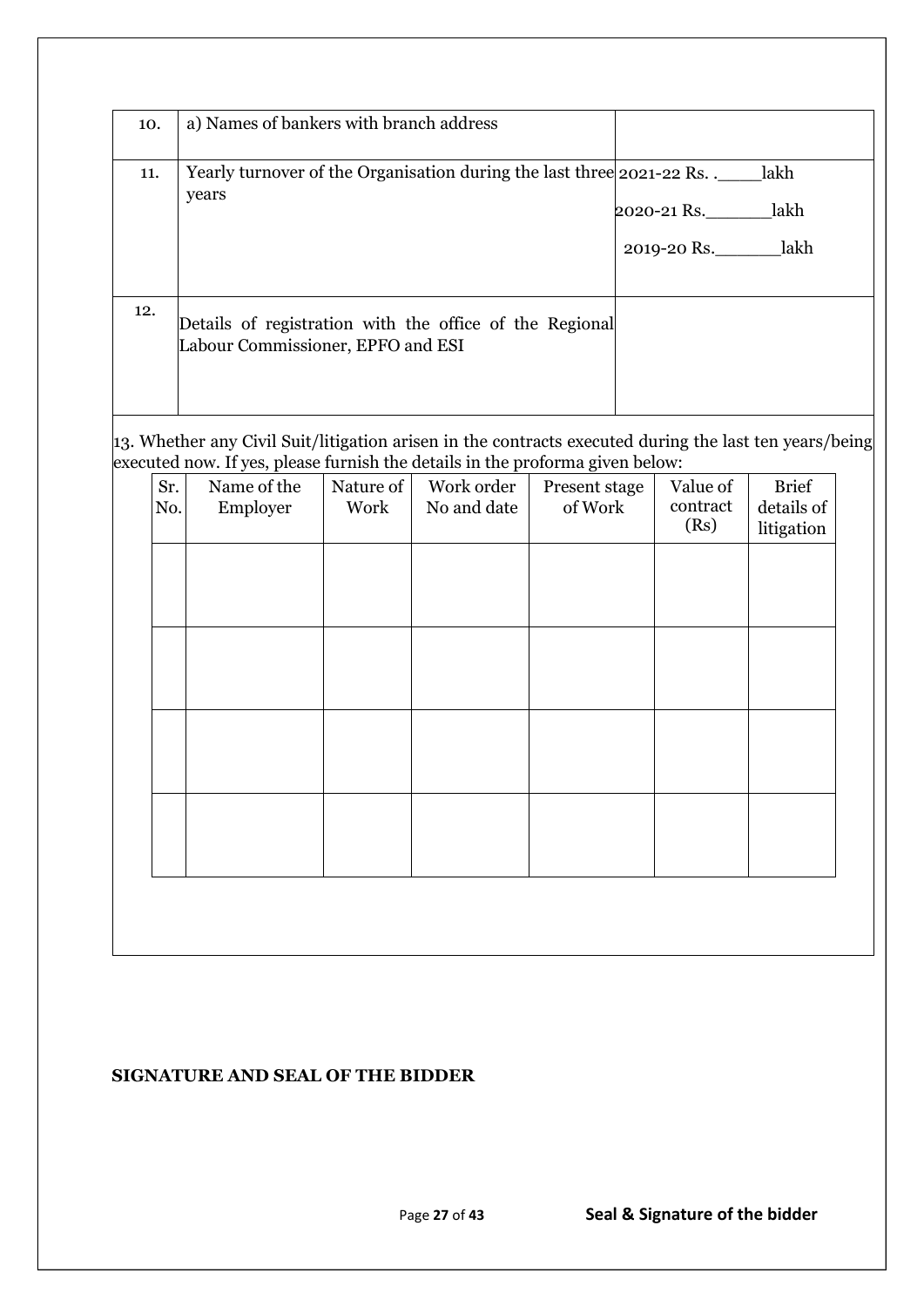#### **ANNEXURE-II**

#### **PREVIOUS EXPERIENCE**

**i)** List of important works executed by the firm during last seven years with experience in executing works of similar nature i.e. general maintenance and housekeeping.

**Please note that the details furnished should be for similar nature of work only.**

| S.<br>$\mathbf{N}\mathbf{0}$ . | Name of the<br>work And<br>Location | <b>Nature</b><br>of<br><b>Work</b> | Name & full postal<br>address of the owner | Contract<br><b>Amount</b><br>(Rs.) |
|--------------------------------|-------------------------------------|------------------------------------|--------------------------------------------|------------------------------------|
|                                |                                     |                                    |                                            |                                    |
|                                |                                     |                                    |                                            |                                    |

**ii)** List of important works ON HAND costing Rs\_\_\_\_\_lakh and above

| S. | <b>Name</b><br>No. of work And Work<br>Location | the Nature | of Name & full<br>address of the owner | postal Contrac<br><b>Amount</b><br>(Rs.) |
|----|-------------------------------------------------|------------|----------------------------------------|------------------------------------------|
|    |                                                 |            |                                        |                                          |
|    |                                                 |            |                                        |                                          |
|    |                                                 |            |                                        |                                          |

#### **SIGNATURE AND SEAL OF THE BIDDER**

**AMC Period**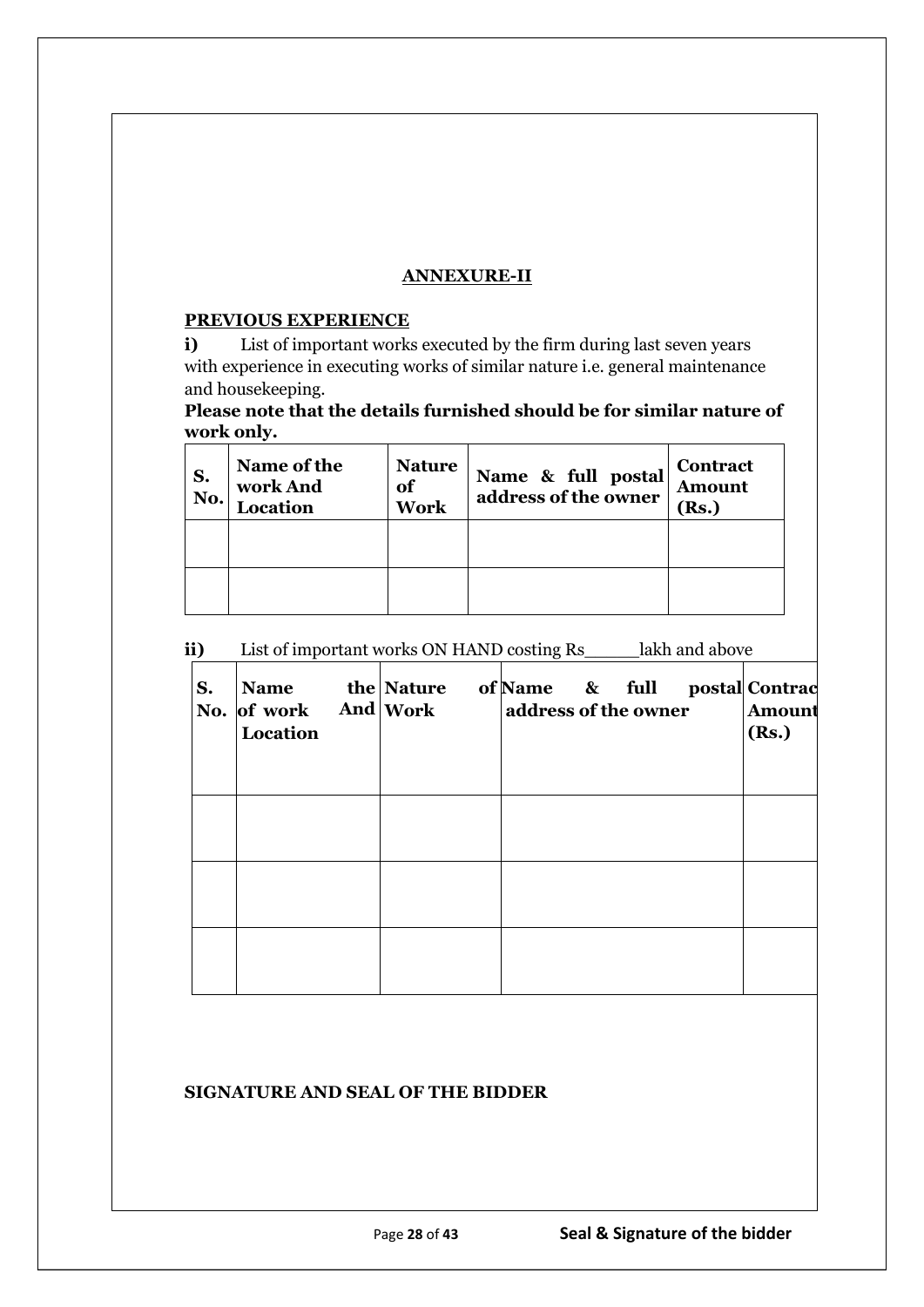#### **ANNEXURE-III**

## **CHECK-LIST FOR TECHNICAL BID**

| S.No. | <b>Documents asked for</b>                                                                                                                                                                                                                                                                                         | <b>Whether Placed or Not</b> |
|-------|--------------------------------------------------------------------------------------------------------------------------------------------------------------------------------------------------------------------------------------------------------------------------------------------------------------------|------------------------------|
| 1.    | UTR number in support of credit of EMD in NABARD<br><b>Current Account</b>                                                                                                                                                                                                                                         |                              |
| 2.    | One self-attested recent passport size photograph of<br>the Authorized person of the firm/agency, with name,<br>Designation, address and office telephone numbers. If<br>the bidder is a partnership firm, name designation,<br>telephone<br>and<br>office<br>address<br>numbers<br>of<br>Directors/Partners also. |                              |
| 3.    | Undertaking on own Letter-Head as per<br>format<br>prescribed in Annexure-VI).                                                                                                                                                                                                                                     |                              |
| 4.    | Self-attested copy of the PAN card with copy of Income-<br>Tax Return of the last three financial years.                                                                                                                                                                                                           |                              |
| 5.    | Self-attested copy of GSTIN                                                                                                                                                                                                                                                                                        |                              |
| 6.    | Self-attested copy of valid Registration number of the<br>Firm /agency.                                                                                                                                                                                                                                            |                              |
| 7.    | Self-attested copy of valid Employees Provident Fund<br>Registration number.                                                                                                                                                                                                                                       |                              |
| 8.    | Self-attested copy of valid ESI Registration No.                                                                                                                                                                                                                                                                   |                              |
| 9.    | Self-attested copy of valid License No. under Contract<br>Labour (R&A) Act, 1970.                                                                                                                                                                                                                                  |                              |
| 10.   | Proof of experience (work orders) of last three financial<br>years.                                                                                                                                                                                                                                                |                              |
| 11.   | Annual Income Tax returns of previous three years<br>supported by audited balance sheet.                                                                                                                                                                                                                           |                              |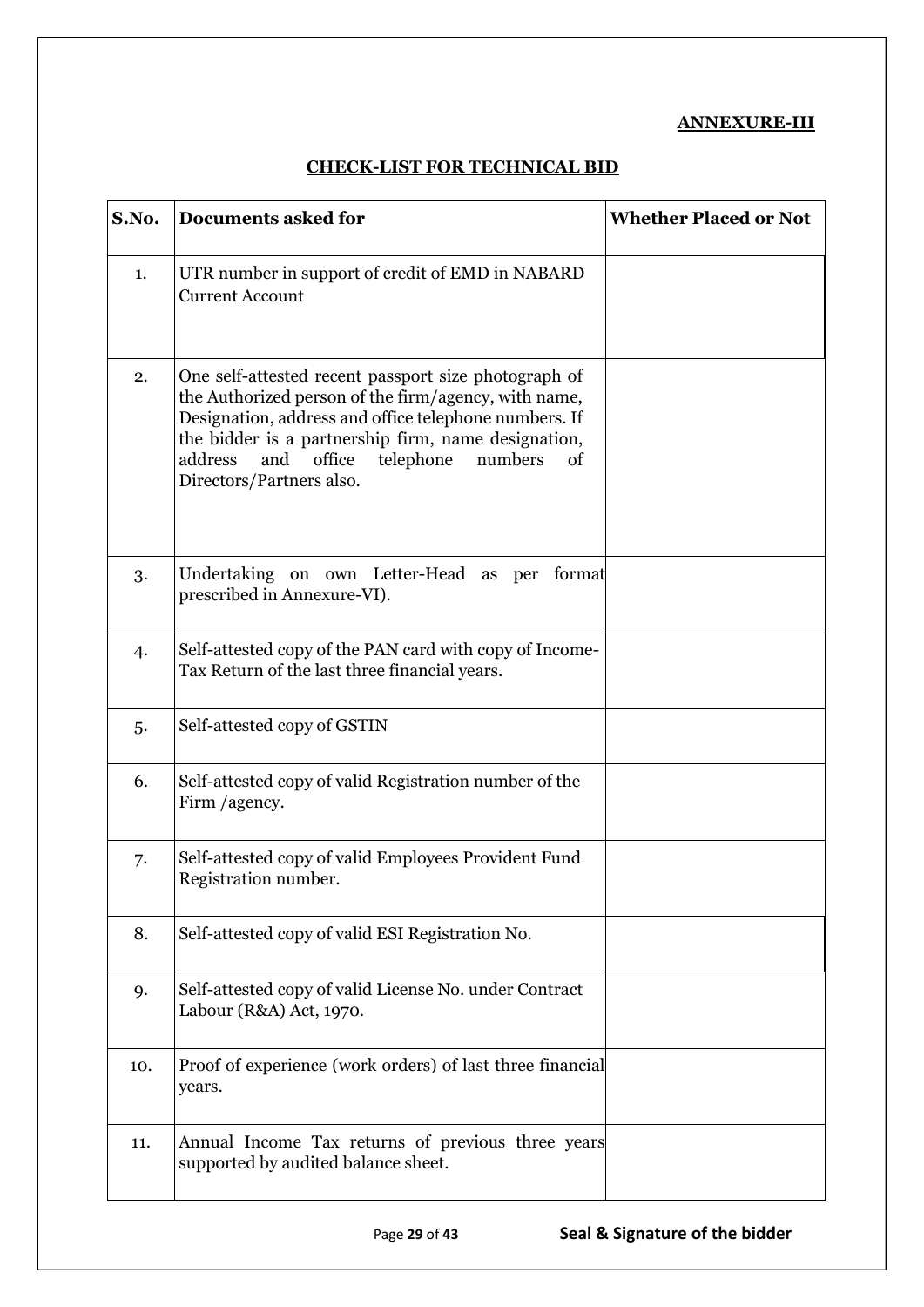#### **INTEGRITY PACT**

#### Between

# **National Bank for Agriculture and Rural Development (NABARD)**

### hereinafter referred to as **"The Principal"**

And

hereinafter referred to as "The

**Bidder/Contractor"**

#### **Preamble**

The Principals intends to award, under laid down organizational procedures contract/s for ……………………. The Principal values full compliance with all relevant laws of the land, rules, regulations, and economic use of resources and of fairness /transparency in its relations with its Bidder(s) and/or Contractor (s).

In order to achieve these goals, the Principal appoint Independent External Monitors (IEMs) who will monitor the tender process and the execution of the contract for compliance with the principles mentioned above.

### **Section 1-Commitments of the Principal**

- 1. The Principal commits itself to take all measures necessary to prevent corruption and to observe the following principles:-
- **a.** No employee of the Principal, personally or through family members, will in connection with the tender for, or the execution of a contract, demand, take a promise for or accept, for self or third person, any material or immaterial benefit which the person is not legally entitled to.
- **b.** The Principal will, during the tender process treat all Bidder(s) with equity and reason. The Principal will, in particular, before and during the tender process, provide to all Bidder(s) the same information and will not provide to any Bidder(s) confidential/additional information through which the Bidder(s) could obtain an advantage in relation to the tender process or the contract execution.
- **c.** The Principal will exclude from the process all known prejudiced persons. If the Principal obtains information on the conduct of any of its employees which is a criminal offence under the IPC/PC Act, or if there be substantive suspicion in this regard, the Principal will inform the Chief Vigilance Officer and in addition can initiate disciplinary actions.

# **Section 2 – Commitments of the Bidder(s)/Contractor(s)**

(1) The Bidder(s)/Contractor(s) commit themselves to take all measures necessary to prevent corruption. The Bidder(s)/Contractor(s) commit themselves to observe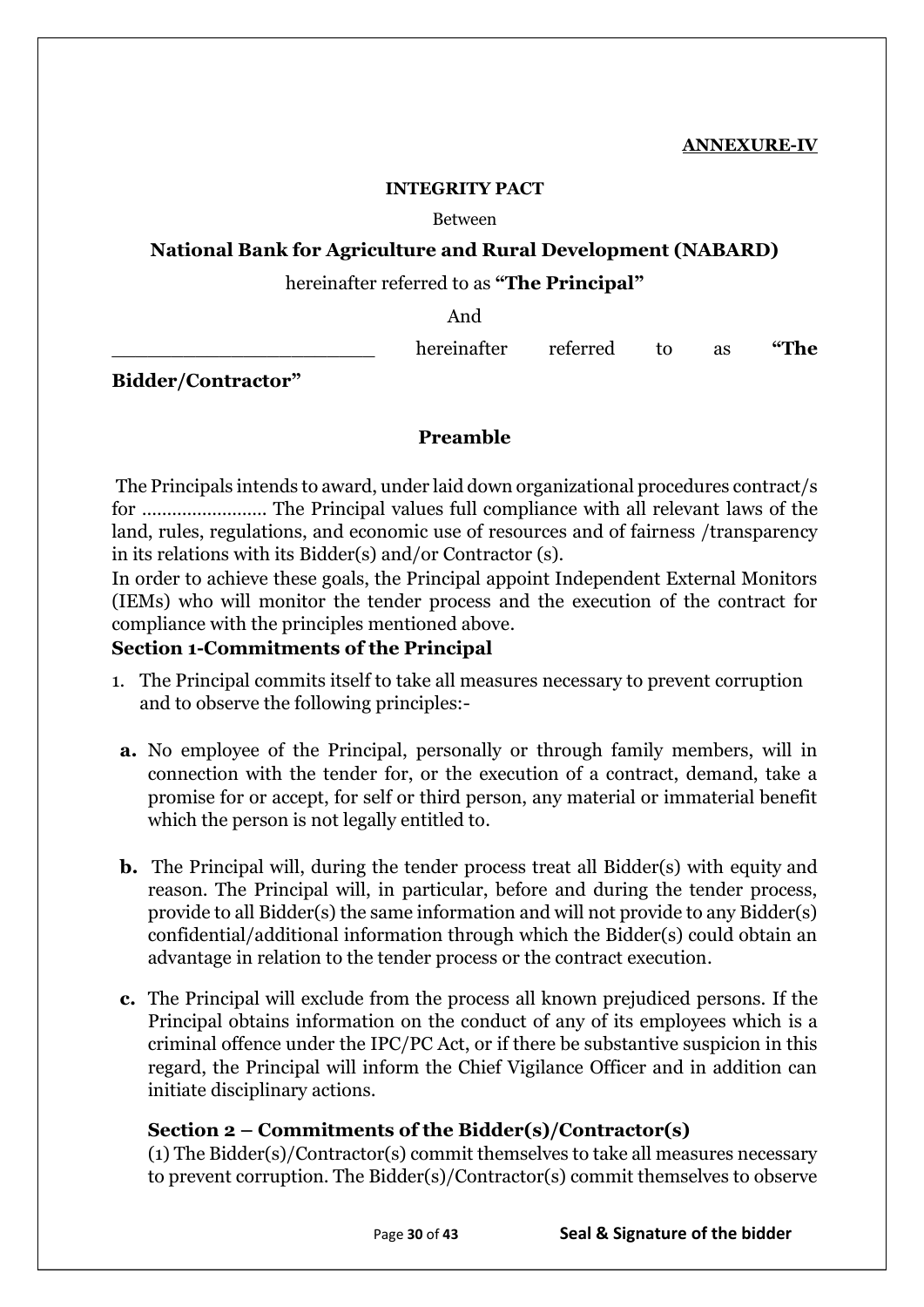the following principles during participation in the tender process and during the contract execution:

a. The Bidder(s)/Contractor(s) will not, directly or through any other person of firm, offer, promise or give to any of the Principal's employees involved in the tender process or the execution of the contract or to any third person any material or other benefit which he/she is not legally entitled to, in order to obtain in exchange any advantage of any kind whatsoever during the tender process or during the execution of the contract.

b. The Bidder(s)/Contractor(s) will not enter with other Bidders into any undisclosed agreement or understanding, whether formal or informal. This applies in particular to prices, specifications, certifications, subsidiary contracts, submission or non-submission of bids or any other actions to restrict competitiveness or to introduce cartelization in the bidding process.

c. The Bidder(s)/Contractor(s) will not commit any offence under the relevant IPC/PC Act; further the Bidders(s)/Contractor(s) will not use properly improperly, for purposes of competition or personal gain, or pass on to others, any information or document provided the Principal as part of the business relationship, regarding plans, technical proposals and business details, including information contained or transmitted electronically.

d. The Bidder(s)/Contractor(s) of foreign origin shall disclose the name and address of the Agents/representatives in India, if any. Similarly the Bidder(s)/Contractor(s) of Indian Nationality shall furnish the name and address of the foreign principals, if any.

e. The Bidder(s)/Contractor(s) will, when presenting their bid, disclose any and all payments made, is committed to or intends to make to agents, brokers or any other intermediaries in connection with the award of the contract.

f. The Bidder(s)/Contractor(s) who have signed the Integrity Pact shall not approach the Courts while representing the matter to IEMs and shall wait for their decision in the matter.

g. The Bidder(s)/Contractor(s) will not instigate third persons to commit offences outlined above or be an accessory to such offences.

# **Section 3 – Disqualification from tender process and exclusion from future contracts**

If the Bidder(s)/Contractor(s), before award or during execution has committed a transgression through a violation of Section 2, above in any other form which put their reliability or creditability in question, the Principal is entitled to disqualify the Bidder(s)/Contractor(s) from the tender process.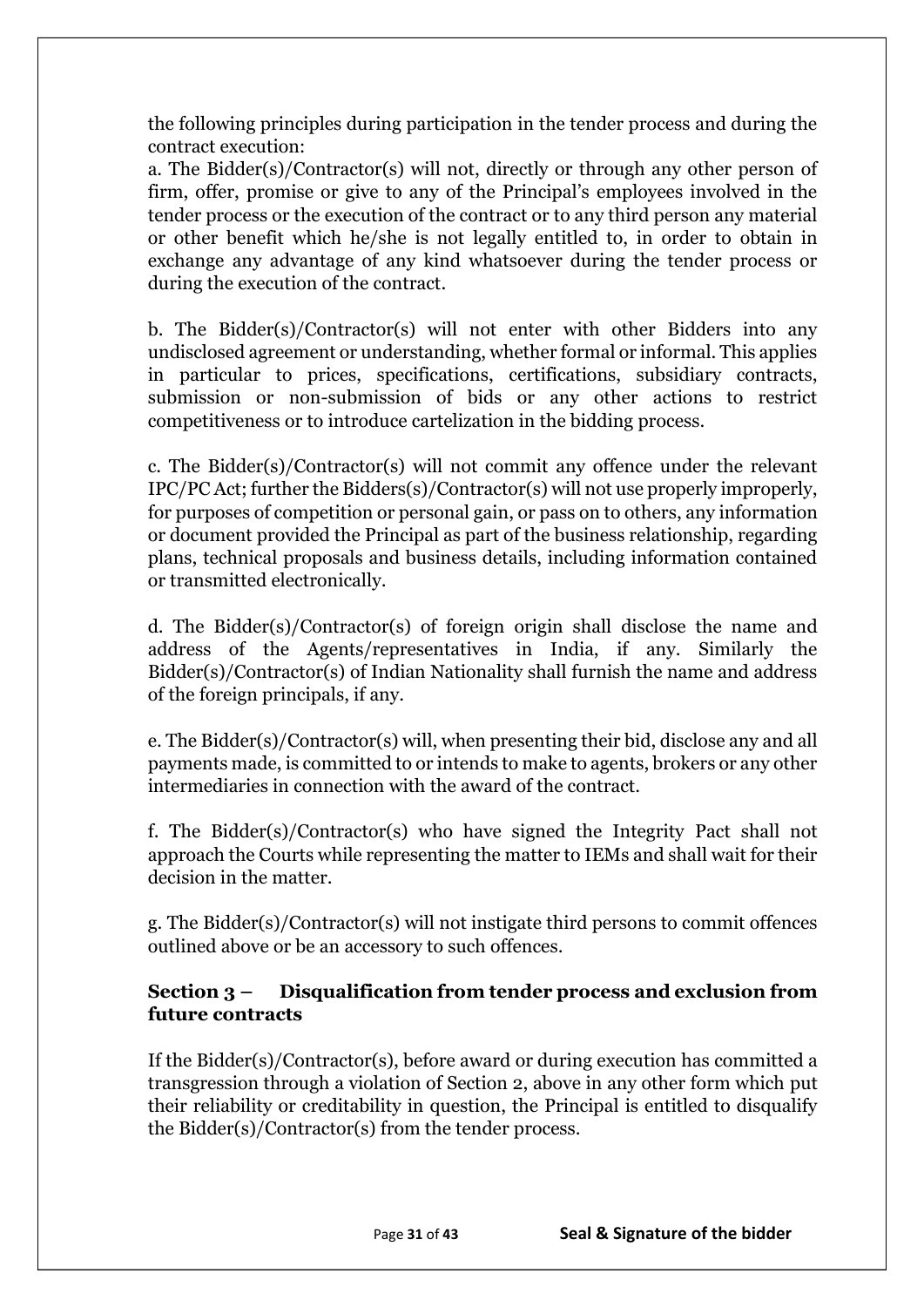# **Section 4 – Compensation for Damages**

- 1. If the Principal has disqualified the Bidder(s) from the tender process prior to the award according to Section 3, the Principal is entitled to demand and recover the damages equivalent to Earnest Money Deposit/Bid Security.
- 2. If the Principal has terminated the contract according to Section 3, or if the Principal is entitled to terminate the contract according to Section 3, the Principal shall be entitled to demand and recover from the Contractor liquidated damages of the Contract value or the amount equivalent to Performance Bank Guarantee.

# **Section 5 – Previous Transgression**

- 1. The Bidder declares that no previous transgression occurred in the last three years with any other company in any country conforming to the anti-corruption approach or with any Public Sector Enterprise in India that could justify his exclusion from the tender process.
- 2. If the Bidder makes incorrect statement on this subject, he can be disqualified from the tender process.

# **Section 6 – Equal treatment of all Bidders/Contractors/Sub-Contractors**

- 1. In case of Sub-contracting, the Principal Contractor shall the responsibility of the adoption of Integrity Pact by the Sub-contractor.
- 2. The Principal will enter into agreements with identical conditions as this one with all Bidders and Contractors.
- 3. The Principal will disqualify from the tender process all bidders who do not sign the Pact or violate its provisions.

# **Section 7 – Criminal Charges against violating the Bidder(s)/Contractor(s)/Subcontractors(s)**

If the Principal obtains knowledge of conduct of a Bidder, Contractor or Subcontractor, or of an employee or a representative or an associate of a Bidder, Contractor or Subcontractor which constitutes corruption, or if the Principal has substantive suspicion in this regard, the Principal will inform the same to the Chief Vigilance Office.

# **Section 8 – Independent External Monitor**

1. The Principal appoints competent and credible Independent External Monitor for this Pact after approval by the Central Vigilance Commission. The task of the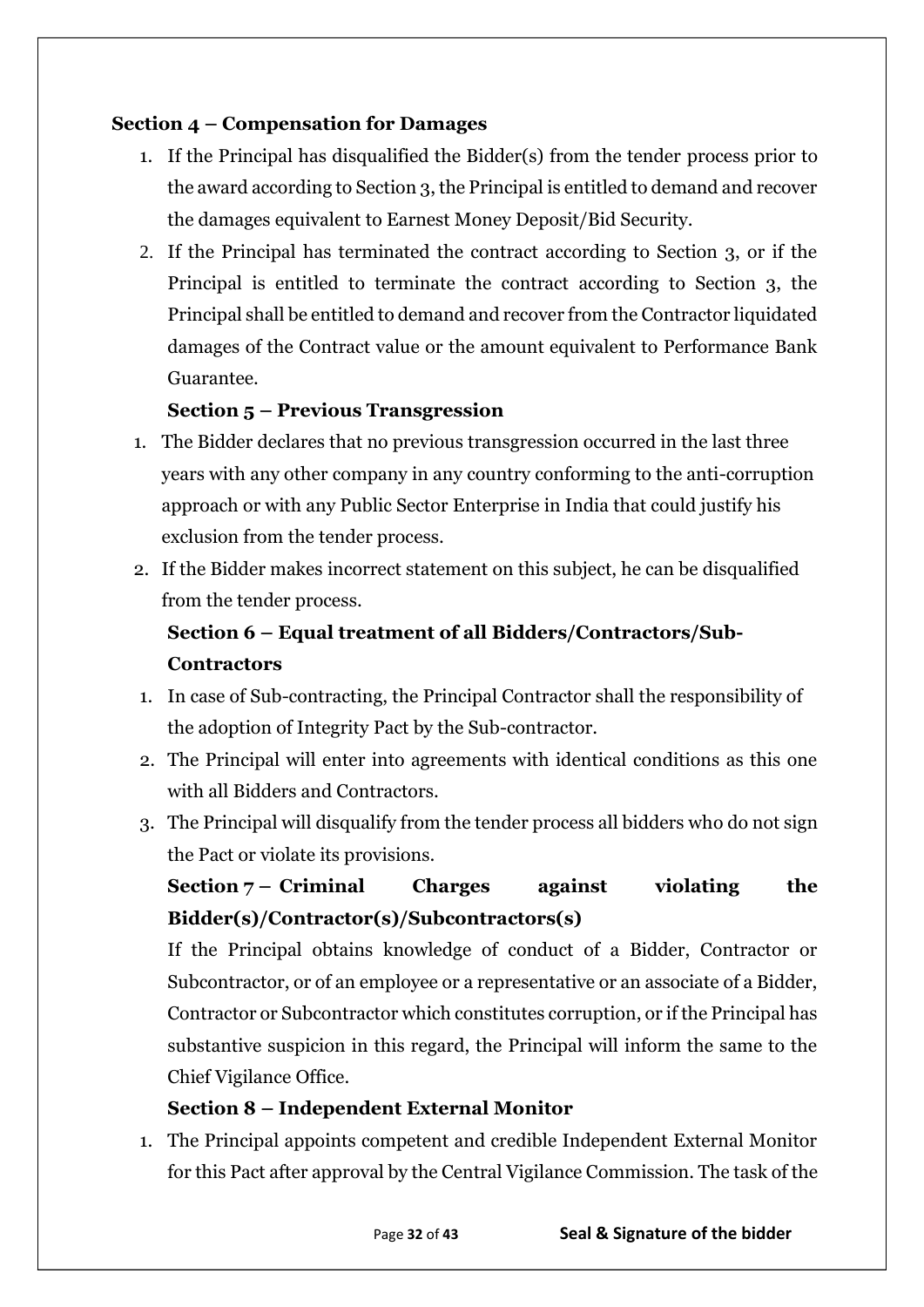Monitor is to review independently and objectively, whether and to what extent the parties comply with the obligations under this agreement. The Independent External Monitor appointed for NABARD is Dr. Sanjay Kumar Panda, IAS (Retd) 515, Ward No.3 Sideshwar Sahi Cuttack City, Cuttack district Odisha 753 008 (Name & Address of the Monitor)

- 2. The Monitor is not subject to instructions by the representatives of the parties and performs his/her functions neutrally and independently. The Monitor would have access to all Contract documents, whenever required. It will be obligatory for his /her to treat the information and documents of the Bidder/Contractor as confidential. He/she reports to the Chairman, NABARD
- 3. The Bidder(s)/Contractor(s) accepts that the Monitor has the right to access without restriction to all Project documentation of the Principal including that provided by the contractor. The contractor will also grant the Monitor, upon his/her request and demonstration of a valid interest, unrestricted and unconditional access to their project documentation. The same is applicable to Sub-contractors.

The monitor is under contractual obligation to treat the information and documents of the Bidder(s)/Contractor(s)/Sub-contractors(s) with confidentiality. The Monitor has also signed declarations on 'Non-disclosure of Confidential Information and of 'Absence of Conflict of Interest'. In case of any conflict of interest arising at a later date, the IEM shall inform Chairman, NABARD and refuse himself/herself from that case.

- 4. The Principal will provide to the Monitor sufficient information about all meetings among the parties related to the Project, provided such meetings could have an impact on the contractual relations between the Principal and the Contractor. The parties offer to the Monitor the option to participate in such meetings.
- 5. As soon as the Monitor notices, or believes to notice, a violation of this agreement, he/she will so inform the Management of the Principal and request the Management to discontinue or take corrective action, or to take other relevant action. The monitor, can in this regard submit non-binding recommendations. Beyond this, the Monitor has no right to demand from the parties that they act in a specific manner, refrain from action or tolerate action.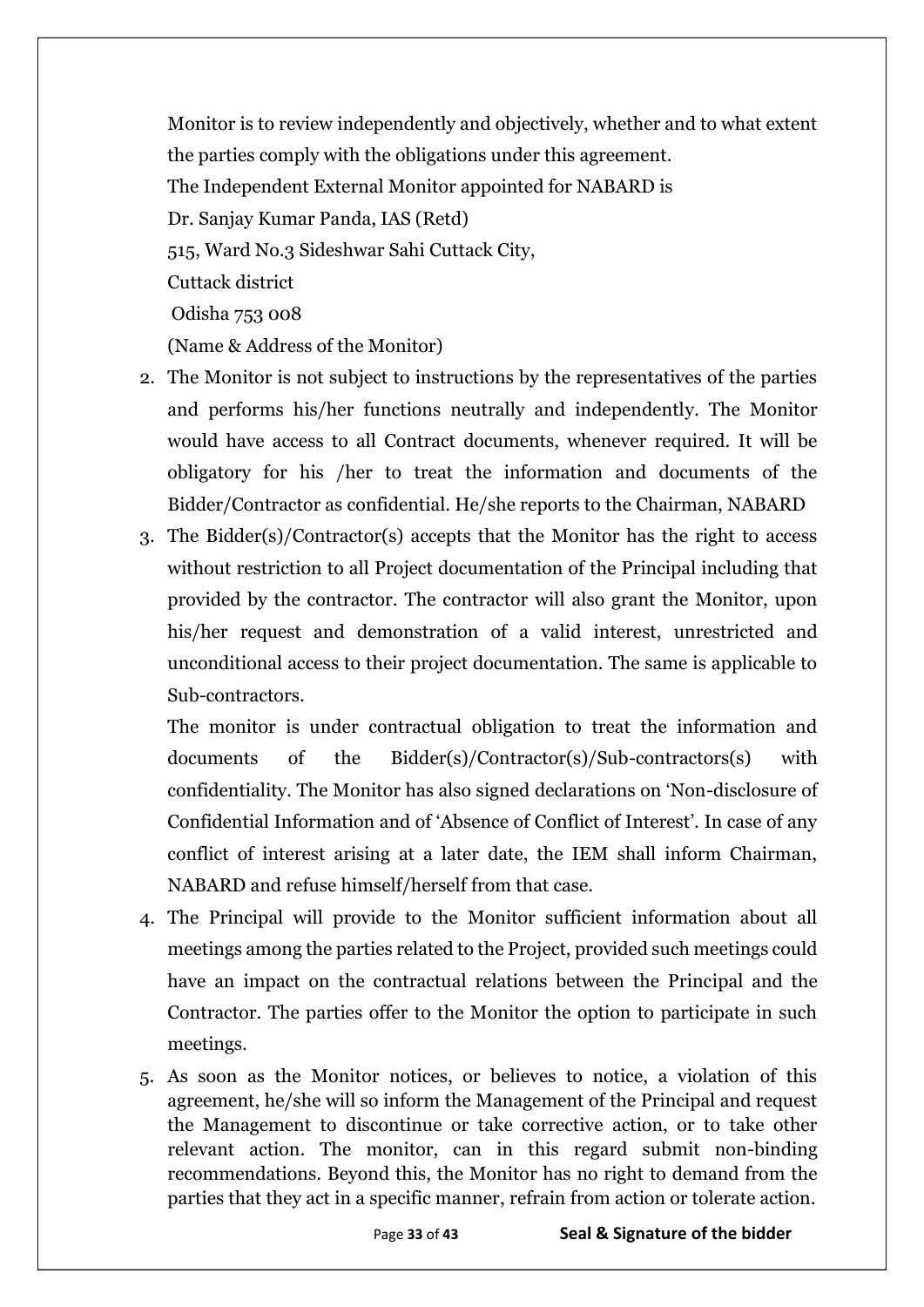- 6. The Monitor will submit a written report to the Chairman, NABARD within8 to 10 weeks from the date of reference or intimation to him by the Principal and, should the occasion arise, submit proposal for correcting problematic situations.
- 7. If the Monitor has reported to the Chairman, NABARD, a substantial suspicion of an offence under the relevant IPC/PC Act, and the chairman NABARD has not, within reasonable time, taken visible action to proceed against such offence or reported it to the Vigilance Officer, the Monitor may also transmit this information directly to the Central Vigilance Commissioner.
- 8. The word **'Monitor'** would include both singular and plural.

# **Section 9- Pact Duration**

This pact begins when both parties have legally signed it. It expires for the Contractor 12 months after the last payment under the contract, and for all other Bidders 5 months after the contract has been awarded. Any violation of the same would entail disqualification of the bidders and exclusion from future business dealings. If any claim is made/lodged during this time, the same shall be binding and continue to be valid despite the lapse of this pact as specified above, unless it is discharge/determined by the Chairman of NABARD.

# **Section 10- Other Provisions**

- 1. This agreement is subject of Indian Law, Place of performance and jurisdiction is the Head Office of the Principal , i.e. Mumbai.
- 2. Changes and supplements as well as termination notices need to be made in writing. Side agreements have not been made.
- 3. If the contractor is a partnership or a consortium, this agreement must be signed by all partners or consortium members.
- 4. Should one or several provisions of this agreements turn out to be invalid, the remainder of this agreement remains valid. In this case, the parties will strive to come to an agreement to their original intentions.
- 5. Issues like Warranty/Guarantee etc. shall be outside the purview of IEMs.
- 6. In the event of any contradiction between the Integrity Pact and its Annexure, if any, if the Clause in the Integrity Pact will prevail.

\_\_\_\_\_\_\_\_\_\_\_\_\_\_\_\_\_\_\_\_\_\_\_\_\_\_\_

\_\_\_\_\_\_\_\_\_\_\_\_\_\_\_\_\_\_\_\_\_\_\_\_\_

<sup>(</sup>For & on behalf of the Principal (For & on behalf of the Bidder/Contractor)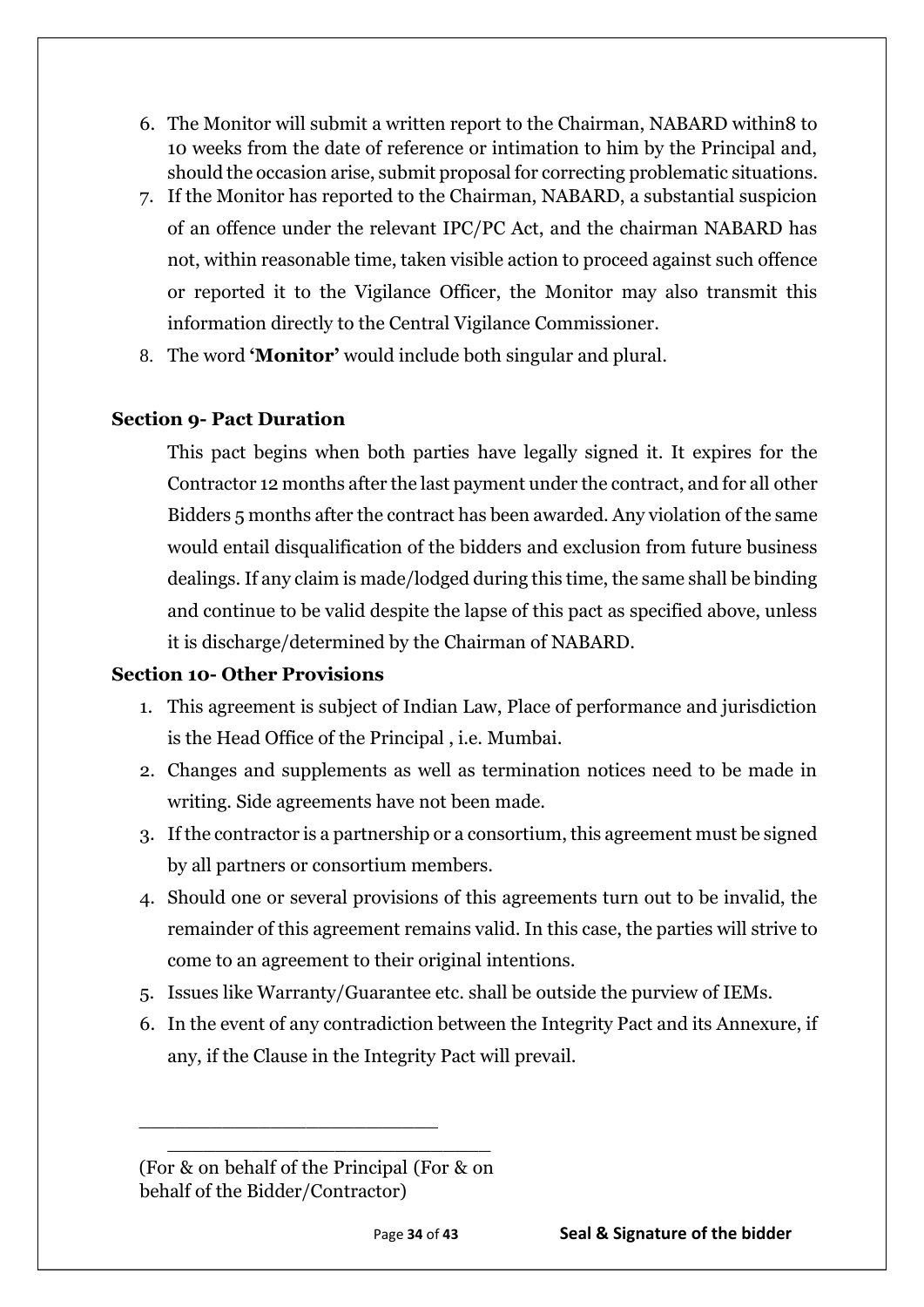(Office Seal)

Place \_\_\_\_\_\_\_\_\_\_\_\_\_\_\_\_\_\_\_

Date \_\_\_\_\_\_\_\_\_\_\_\_\_\_\_\_\_\_\_

\_\_\_\_\_\_\_\_\_\_\_\_\_\_\_\_\_\_\_\_\_\_\_\_\_\_\_

\_\_\_\_\_\_\_\_\_\_\_\_\_\_\_\_\_\_\_\_\_\_\_\_\_\_\_

\_\_\_\_\_\_\_\_\_\_\_\_\_\_\_\_\_\_\_\_\_\_\_\_\_\_\_

\_\_\_\_\_\_\_\_\_\_\_\_\_\_\_\_\_\_\_\_\_\_\_\_\_\_\_

\_\_\_\_\_\_\_\_\_\_\_\_\_\_\_\_\_\_\_\_\_\_\_\_\_\_\_

\_\_\_\_\_\_\_\_\_\_\_\_\_\_\_\_\_\_\_\_\_\_\_\_\_\_\_

Witness 1:

(Name & Address)

Witness 2 :

(Name & Address)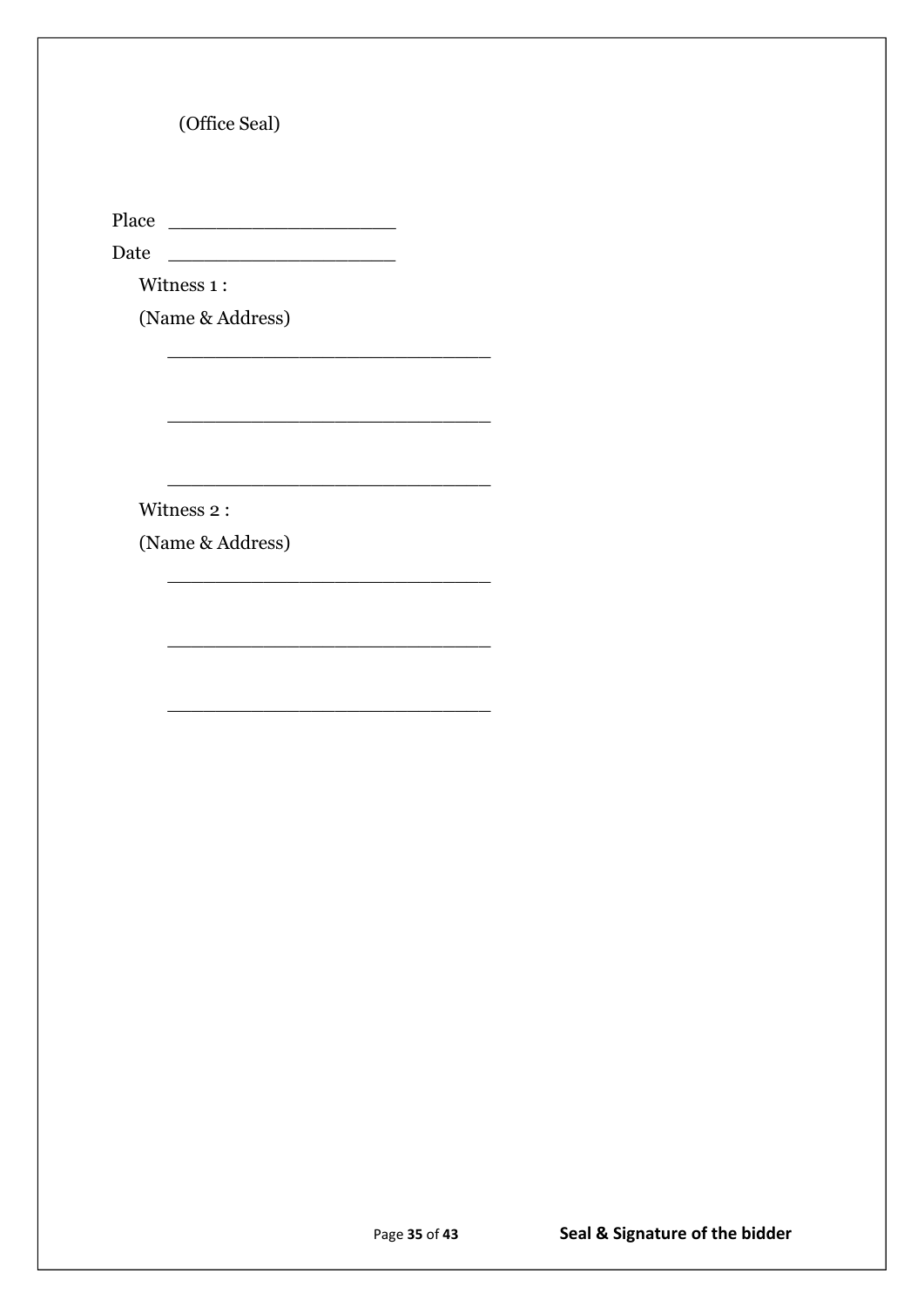**ANNEXURE-V**

## **FORM OF AGREEMENT (to be executed by the successful bidder)**

THIS AGREEMENT is made on the day \_\_\_\_\_\_\_\_\_\_\_\_\_\_\_\_\_\_\_\_\_ (Month) \_\_\_\_\_\_\_\_\_ (Year) Between National Bank for Agriculture and Rural Development (NABARD) through the Officer in Charge, J&K Regional Office, NABARD (hereinafter called "NABARD, J&K Regional Office, Jammu" which expression shall, unless excluded by or repugnant to the context be deemed to include his successors in office and assigns) of the one part AND (Name and address of the contractor) through Shri example and surfactor of the contractor of through Shri example and surfactor of the contractor of the contractor of the contractor of the structure of the contractor of th representative (hereinafter called "the contractor" which expression shall, unless excluded by or repugnant to the context, be deemed to include his successors, heirs, executors, administrators, representatives and assigns) of the other part for providing Plant Operation & Preventive Maintenance and Comprehensive Maintenance of Central Air Conditioning and Mechanical Ventilation System at NABARD's Office Premises in Jammu-180012, thereafter called NABARD" which expression shall, unless excluded by or repugnant to the context be deemed to include his successors in office and assigns the conforming party to the agreement.

#### NOW THIS AGREEMENT WITNESSETH as follows:-

1. In this Agreement words and expression shall have the same meanings as are respectively assigned to them in the Terms and Conditions of contract hereinafter referred to.

2. The following documents shall be deemed to form and be read and constructed as part of this Agreement, viz:

a. Letter of acceptance of award of contract;

b. Terms and Conditions;

c. Notice inviting Tender and the terms and conditions contained in the Tender;

d. Bill of Quantities;

e. Scope of work;

f. Addendums, if any; and

g. Any other documents forming part of the contract.

3. In consideration of the payments to be made by NABARD, J&K Regional Office, Jammu to the Contractor as hereinafter mentioned, the Contractor hereby covenants with NABARD, J&K Regional Office, Jammu to execute the Plant Operation & Preventive Maintenance and

Page **36** of **43 Seal & Signature of the bidder**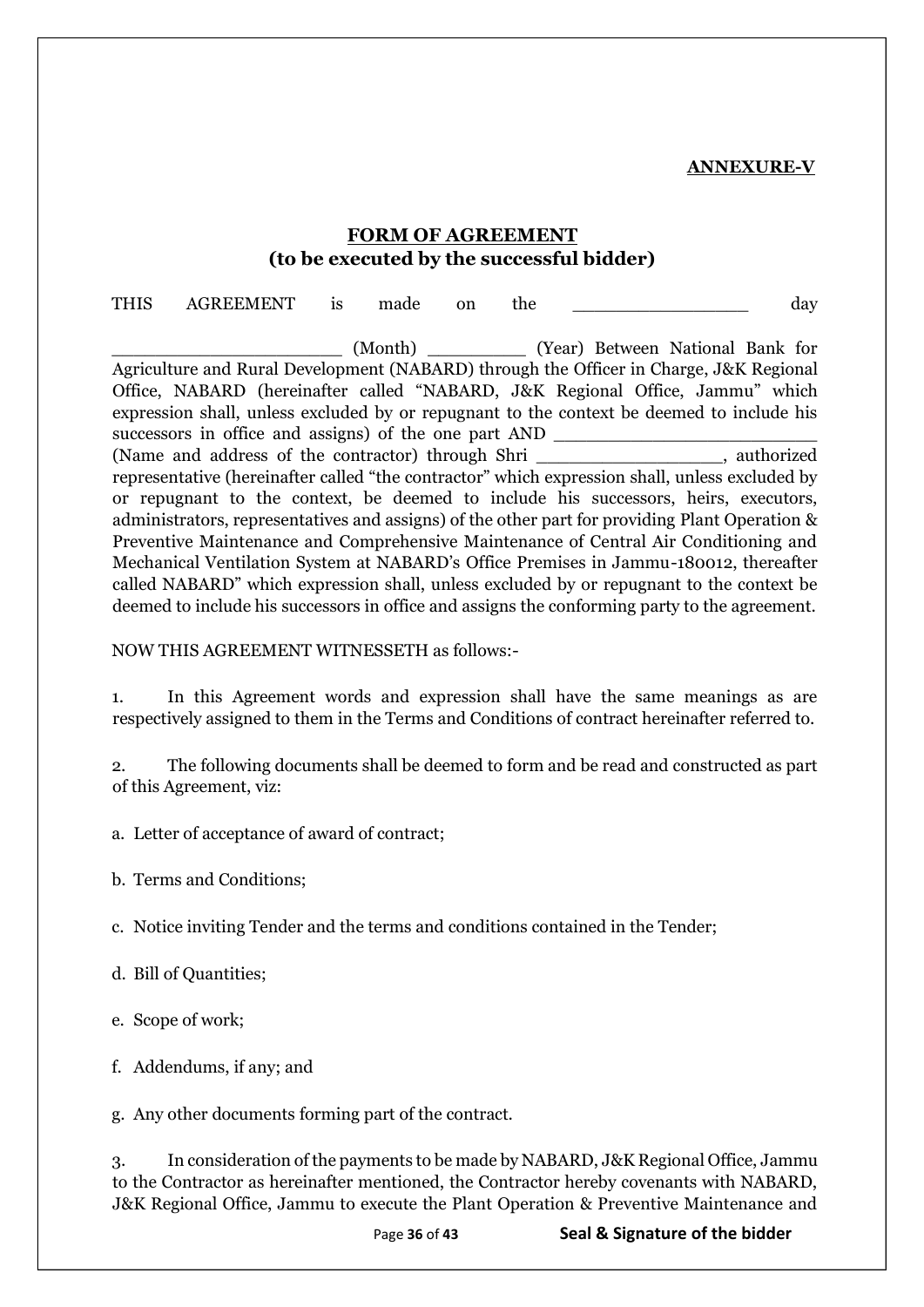Comprehensive Maintenance of Central Air Conditioning and Mechanical Ventilation System at NABARD's Office Premises in Jammu w.e.f \_\_\_\_\_\_\_\_\_\_\_\_\_\_ as per the provisions of this Agreement and the tender document.

4. NABARD, J&K Regional Office, Jammu hereby covenants to pay the contractor in consideration of the execution and completion of the works/services as per this Agreement and tender document,

The contract price of Rs. (Rupees in words \_\_\_\_\_\_\_\_\_\_\_\_\_\_\_\_\_\_\_\_\_\_\_\_\_\_\_\_\_\_\_\_\_\_\_\_\_\_\_ )

5. Being the sum stated in the letter of acceptance subject to such additions thereto or deductions therefrom as may be made under the provisions of the contract at the times in manner prescribed by the contract.

6. In case, any dispute or issue arises regarding the interpretation of any of the clauses of this agreement or of any of the documents prepared or to be prepared in this regard, the contents of the Tender Documents shall prevail over this agreement and /or any other document.

IN WITNESS WHEREOF the parties hereto have signed the Agreement the day and the year first above written.

| (Signature of the Bidder)<br>Name and Address of the Bidder.<br>Telephone No. | Signature of Authorized Signatory<br>of NABARD |
|-------------------------------------------------------------------------------|------------------------------------------------|
| (Signature of Witness 1)                                                      | (Signature of Witness 1)                       |
| Name of Witness                                                               | Name of Witness                                |
| <b>Address of Witness</b>                                                     | <b>Address of Witness</b>                      |
| (Signature of Witness 2)                                                      | (Signature of Witness 2)                       |
| Name of Witness                                                               | Name of Witness                                |
| <b>Address of Witness</b>                                                     | <b>Address of Witness</b>                      |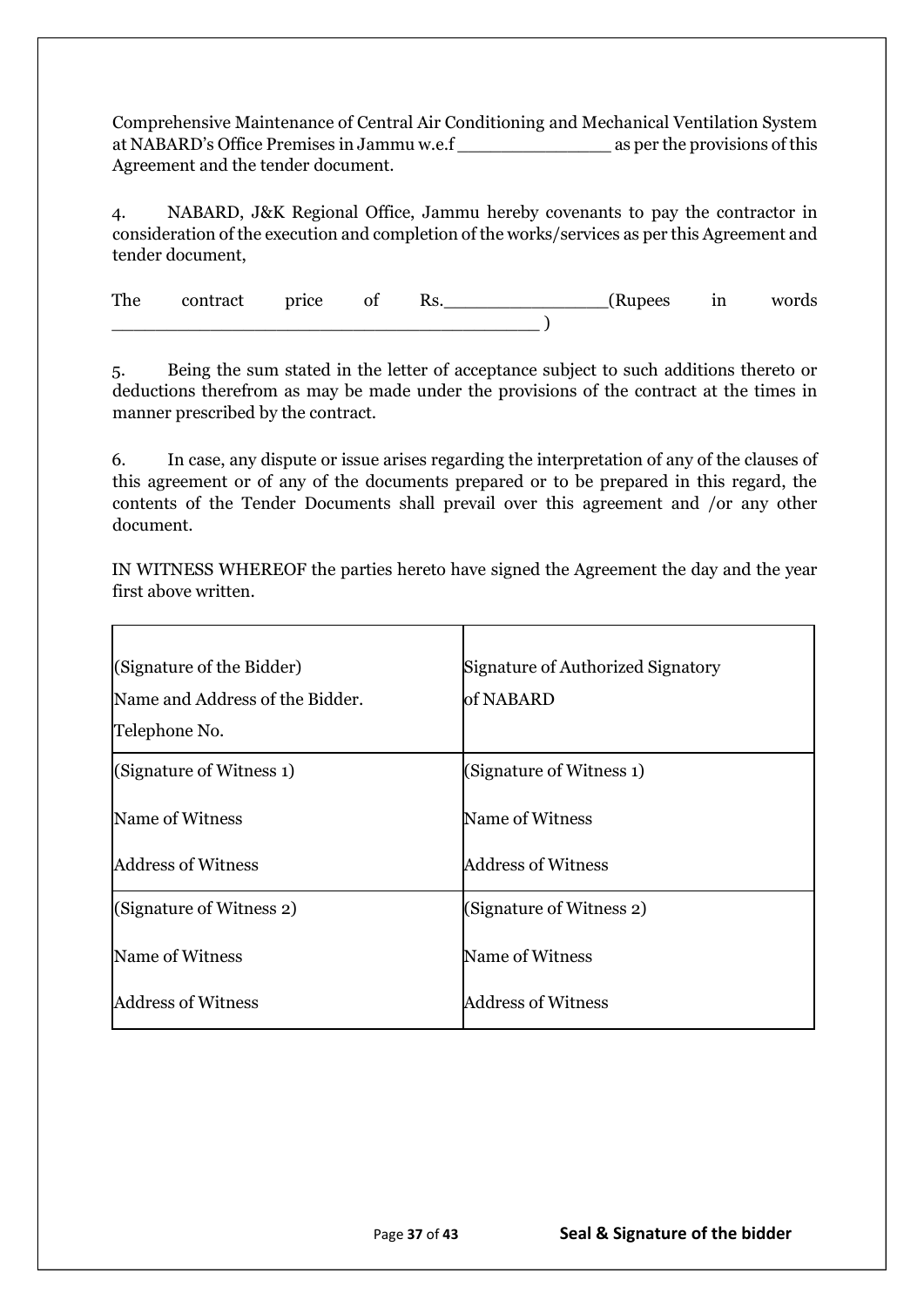#### **Performance Bank Guarantee (Initial Security Deposit) format**

To

The Officer in Charge, National Bank for Agriculture & Rural Development, J&K Regional Office NABARD Tower, Opposite Municipal Garden, Usmanpura, Jammu-380013

In consideration of National Bank for Agriculture and Rural Development (NABARD) having Head Office at C-24, G-Block, Bandra-Kurla Complex, P.O. Box No.8121, Bandra (E), Mumbai – 400 051 (hereinafter referred to as "Purchaser") having agreed to

 $_$  (type of work) at  $_-$ 

(Place – HO/RO/TE) (hereinafter referred to as "Services") from \_\_\_\_\_\_\_\_\_\_\_\_\_\_\_\_\_\_\_\_\_\_ (hereinafter referred to as "Contractor") on the terms and conditions contained in the RFQ (Ref. NO.\_\_\_\_\_ Dated\_\_\_\_\_\_\_\_)and their agreement (hereinafter referred to as the "Contract") and subject to the contractor furnishing a Bank Guarantee to the purchaser as to the due performance of the \_\_\_\_\_\_\_\_\_\_\_\_\_\_\_\_\_\_\_\_\_\_\_\_\_ (hereinafter referred to as "Proposed Services") as per the terms and conditions as set forth in the said contract and also guaranteeing the Proposed Services as per the terms and conditions of the said contract;

- 1) We, \_\_\_\_\_\_\_\_\_\_\_\_\_\_\_\_\_ (Bank) (hereinafter called "the Bank"), in consideration of the premises and at the request of the contractor, do hereby guarantee and undertake to pay to the purchaser, forthwith on mere demand and without any demur, at any time up to \_\_\_\_\_\_\_\_\_\_\_ (validity date of BG) money or monies not exceeding a total sum of Rs \_\_\_\_\_\_/- (Rupees \_\_\_\_\_\_\_\_\_\_\_only) as may be claimed by the purchaser to be due from the contractor by way of loss or damage caused to or would be caused to or suffered by the purchaser on failure of the contractor to provide proposed services as per the terms and conditions of the said contract.
- 2) Notwithstanding anything to the contrary, the decision of the purchaser as to whether the contractor has failed to provide Proposed Services as per the terms and conditions of the said contract will be final and binding on the Bank and the Bank shall not be entitled to ask the purchaser to establish its claim or claims under this Guarantee but shall pay the same to the purchaser forthwith on mere demand without any demur, reservation, recourse, contest or protest and/ or without any reference to the contractor. Any such demand made by the purchaser on the Bank shall be conclusive and binding notwithstanding any difference between the purchaser and the contractor or any dispute pending before any Court, Tribunal, Arbitrator or any other authority.
- 3) This Guarantee shall expire on  $\qquad \qquad$  (validity date) without prejudice to the purchaser's claim or claims demanded from or otherwise notified to the Bank in writing on or before the said date i.e \_\_\_\_\_\_\_\_\_\_\_.
- 4) The Bank further undertakes not to revoke this Guarantee during its currency except with the previous consent of the purchaser in writing and this Guarantee shall continue to be enforceable till the aforesaid date of expiry or the last date of the extended period of expiry of Guarantee agreed upon by all the parties to this Guarantee, as the case may be, unless during the currency of this Guarantee all the dues of the purchaser under or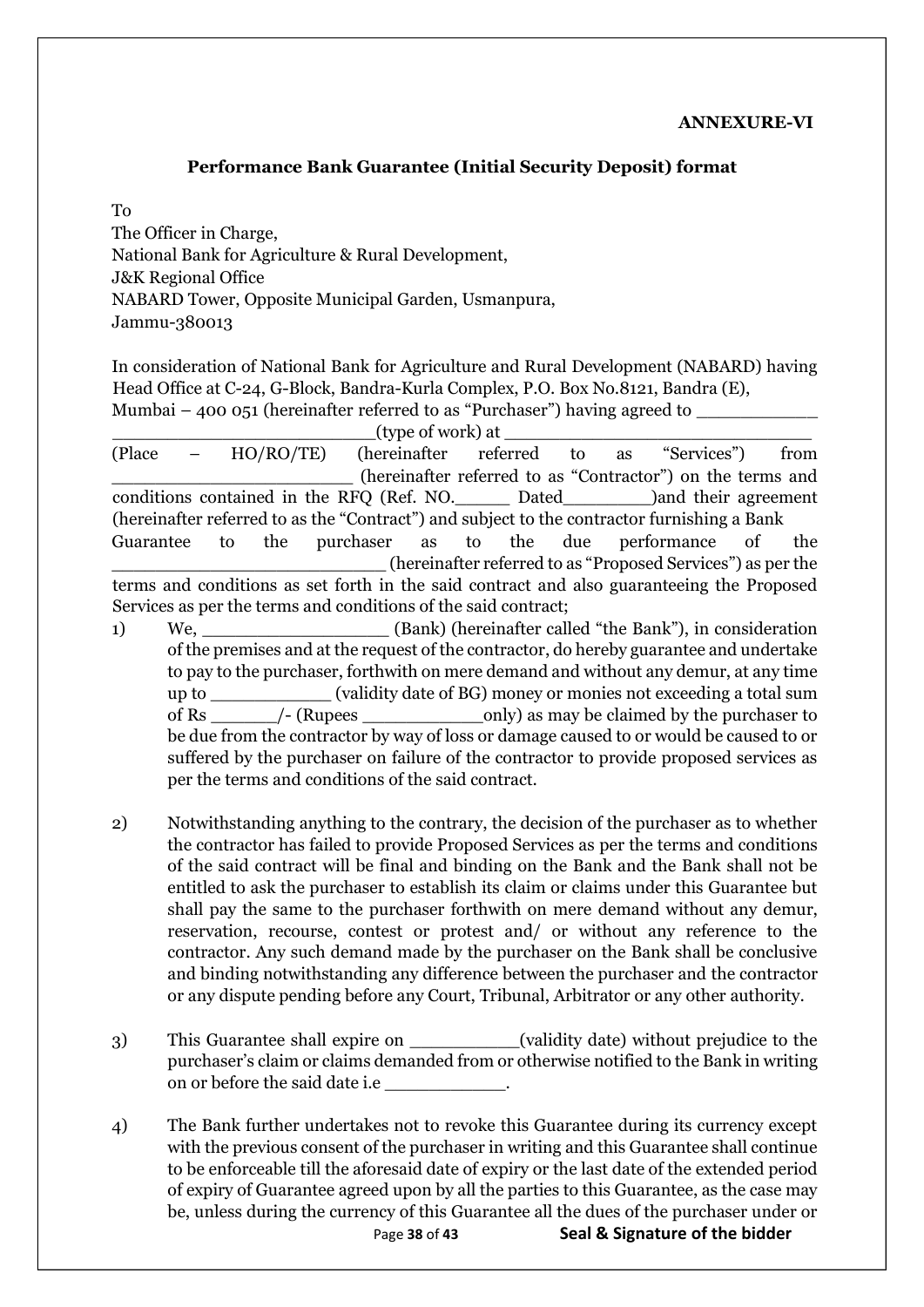by virtue of the said contract have been duly paid and its claims satisfied or discharged or the purchaser certifies that the terms and conditions of the said contract have been fully carried out by the contractor and accordingly discharges the Guarantee.

- 5) In order to give full effect to the Guarantee herein contained, the purchaser shall be entitled to act as if we are purchaser's principal debtors in respect of all the claims of the purchaser against the contractor hereby Guaranteed by us as aforesaid and we hereby expressly waive all our rights of surety-ship and other rights, if any, which are in any way inconsistent with the above or any other provisions of this Guarantee.
- 6) The Bank agrees with the purchaser that the purchaser shall have the fullest liberty without affecting, in any manner, the Bank's obligations under this Guarantee to extend the time of performance by the contractor from time to time or to postpone for any time or from time to time any of the rights or powers exercisable by the purchaser against the contractor and either to enforce or forbear to enforce any of the terms and conditions of the said contract, and the Bank shall not be released from its liability for the reasons of any such extensions being granted to the contractor for any forbearance, act or omission on the part of the purchaser or any other indulgence shown by the purchaser or by any other matter or thing whatsoever which under the law relating to sureties would, but for this provision, have the effect of so relieving the Bank.
- 7) The Guarantee shall not be affected by any change in the constitution of the contractor or the Bank nor shall it be affected by any change in the constitution of the purchaser by any amalgamation or absorption or with the contractor, Bank or the purchaser, but will ensure for and be available to and enforceable by the absorbing or amalgamated company or concern.
- 8) This Guarantee and the powers and provisions herein contained are in addition to and not by way of limitation or in substitution of any other guarantee or guarantees heretofore issued by the Bank (whether singly or jointly with other banks) on behalf of the contractor heretofore mentioned for the same contract referred to heretofore and also for the same purpose for which this guarantee is issued, and now existing uncancelled and the Bank further mention that this guarantee is not intended to and shall not revoke or limit such guarantee or guarantees heretofore issued by the Bank on behalf of the contractor heretofore mentioned for the same contract referred to heretofore and for the same purpose for which this guarantee is issued.
- 9) Any notice by way of demand or otherwise under this guarantee may be sent by special courier, telex, fax, e-mail or registered post to the local address of the Bank as mentioned in this guarantee.
- 10) Notwithstanding anything contained herein:-
- i) Our liability under this Bank Guarantee shall not exceed Rs. \_\_\_\_\_\_\_\_\_\_\_\_\_/(Rupees  $_{\rm only}$ )
- ii) This Bank Guarantee shall be valid up to \_\_\_\_\_\_\_\_\_\_(validity date) ;

Page **39** of **43 Seal & Signature of the bidder** iii) Unless actions to enforce the claims is filed on or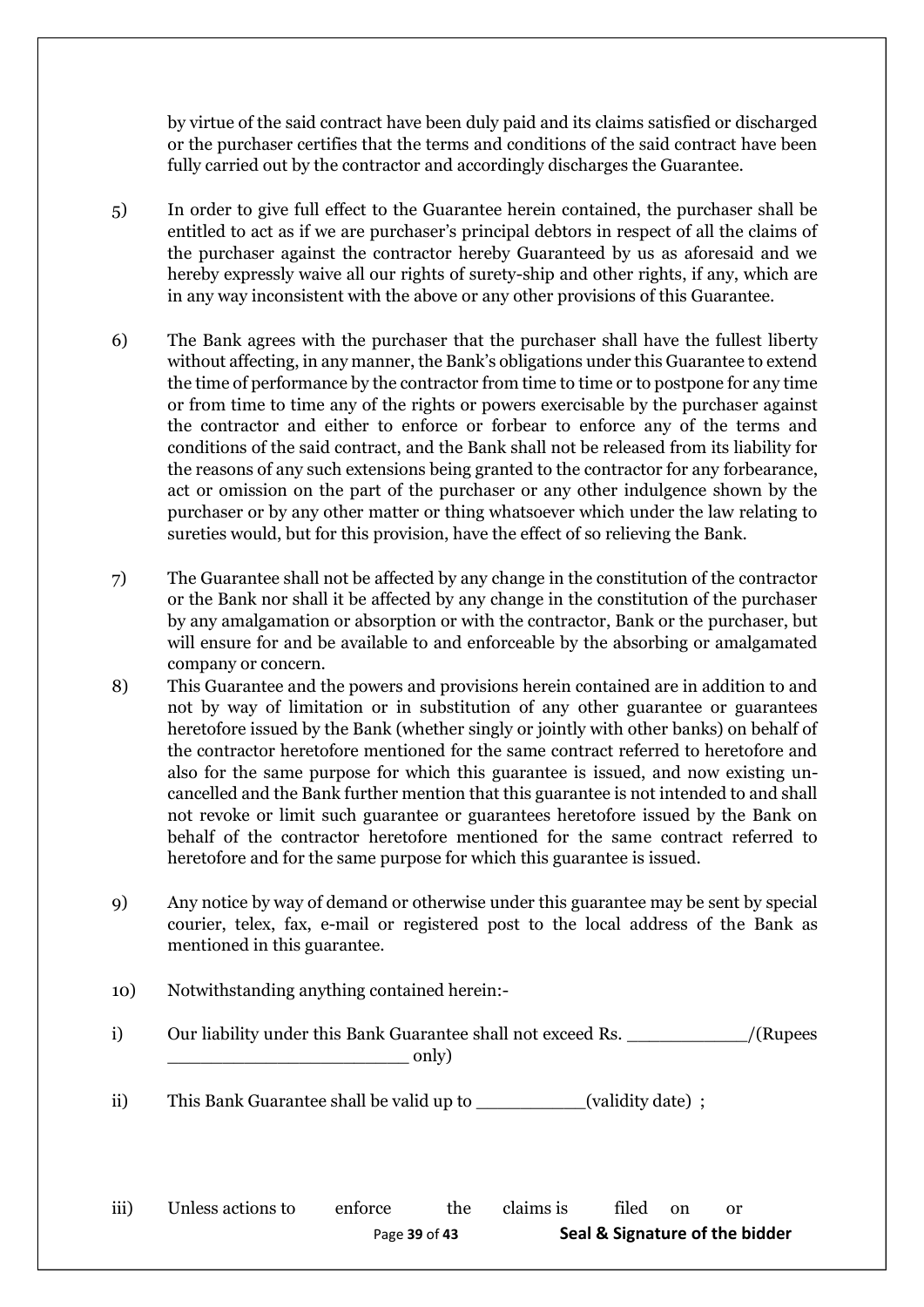before \_\_\_\_\_\_\_\_\_\_ (validity date) all rights under the said guarantee shall be forfeited and Bank shall be relieved and discharged from all liabilities thereunder.

iv) The Bank is liable to pay the Guaranteed amount or any part thereof under this Bank Guarantee only and only if the purchaser serves upon the Bank a written claim or demand on or before \_\_\_\_\_\_\_\_\_ (validity date)

11) The Bank has power to issue this Guarantee under the statute/ constitution and the undersigned has full power to sign this Guarantee on behalf of the Bank.

Date this \_\_\_\_\_\_\_\_\_\_\_\_\_\_\_\_ day of \_\_\_\_\_\_\_\_\_\_\_\_\_\_\_ at\_\_\_\_\_\_\_\_\_\_\_\_\_\_\_ For and on behalf of Theorem Bank.

Signature

Date

Place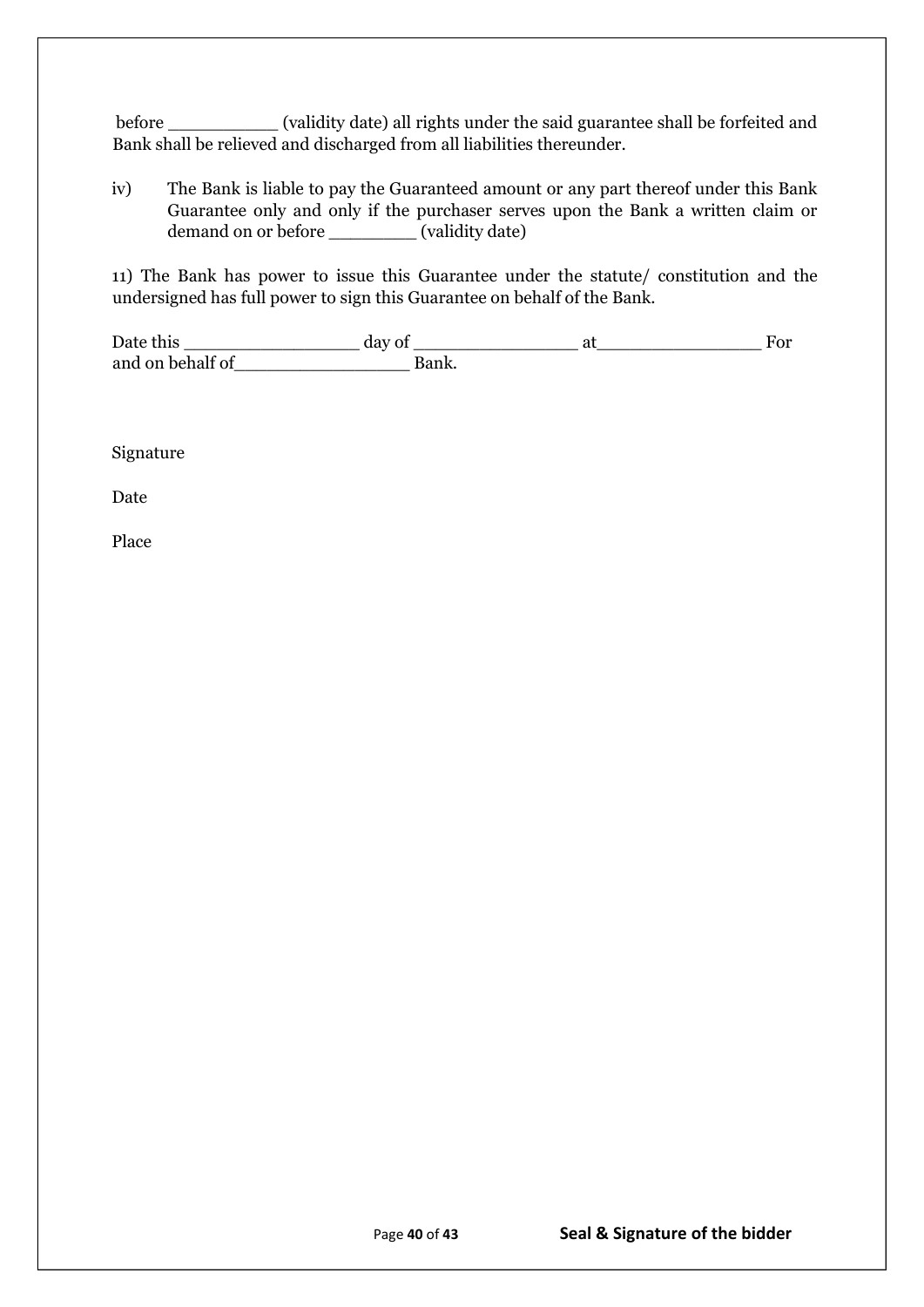# **PART-II**

# **FINANCIAL BID**

# **(To be submitted in a SEPARATE SEALED envelope super-scribed as "FINANCIAL BID")**

**NABARD, J&K Regional Office, Jammu Tender for Plant Operation & Preventive Maintenance and Comprehensive Maintenance of Central Air Conditioning and Mechanical Ventilation System at NABARD's Office Premises in Jammu, 180012**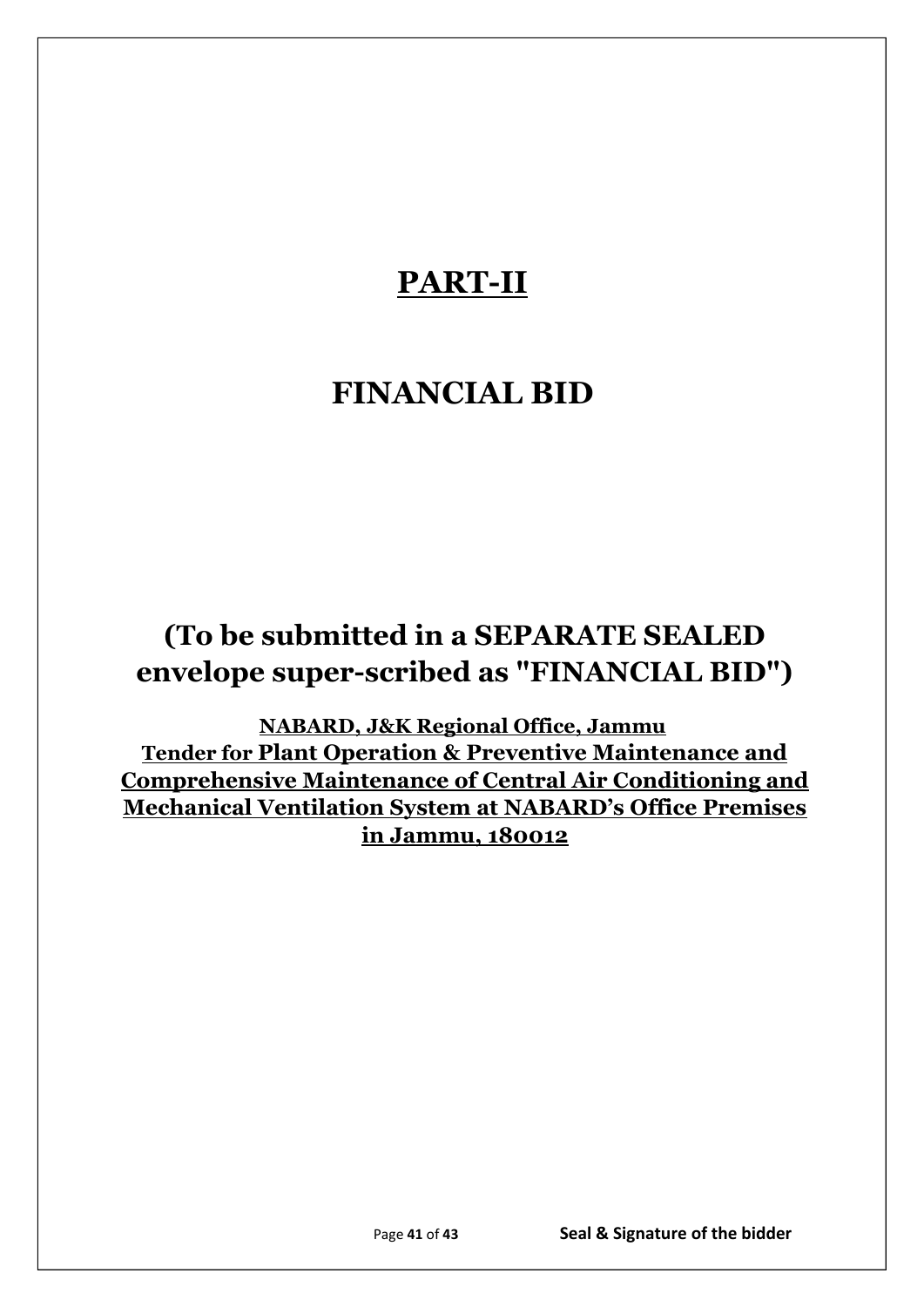#### **ANNEXURE-VIII**

| S.<br>No.      | <b>Description</b>                                                                                                                                                                                                                                                           | <b>Amount</b><br>(Rs.) | <b>Statutory</b><br>GST/Other<br><b>Statutory</b><br>Taxes, if<br>any | Contractor's<br>Margin/<br><b>Service</b><br>Charge | <b>Total</b><br>(in words and<br>figures) |
|----------------|------------------------------------------------------------------------------------------------------------------------------------------------------------------------------------------------------------------------------------------------------------------------------|------------------------|-----------------------------------------------------------------------|-----------------------------------------------------|-------------------------------------------|
| $\mathbf{1}$   | <b>Monthly Service Charges</b><br>for Annual Maintenance<br>Contract for providing<br>Plant Operation &<br><b>Preventive Maintenance</b><br>of Central Air<br>Conditioning and<br><b>Mechanical Ventilation</b><br>System at NABARD's<br>Office Premises in<br>Jammu, 180012 |                        |                                                                       |                                                     |                                           |
| $\overline{2}$ | <b>Quarterly Service</b><br><b>Charges for Annual</b><br>Maintenance Contract for<br>providing<br>Comprehensive<br>Maintenance of Central<br>Air Conditioning and<br><b>Mechanical Ventilation</b><br>System at NABARD's<br>Office Premises in<br>Jammu, 180012              |                        |                                                                       |                                                     |                                           |

#### **SCHEDULE OF QUANTITY AND CALCULATION SHEET SHOWING BREAK-UP OF THE RATES QUOTED**

#### **NOTE:**

- **1.** Rates shall have to be quoted both in words and figures.
- **2.** The rates for manpower shall include Minimum Wages, Employer's portion of EPF & ESI, EDLI, EPFO Administrative Charges and Service Charges. The vendor has to submit duly filled calculation sheet attached.

#### **SIGNATURE OF THE BIDDER WITH SEAL**

#### **DATE:**

**PLACE**